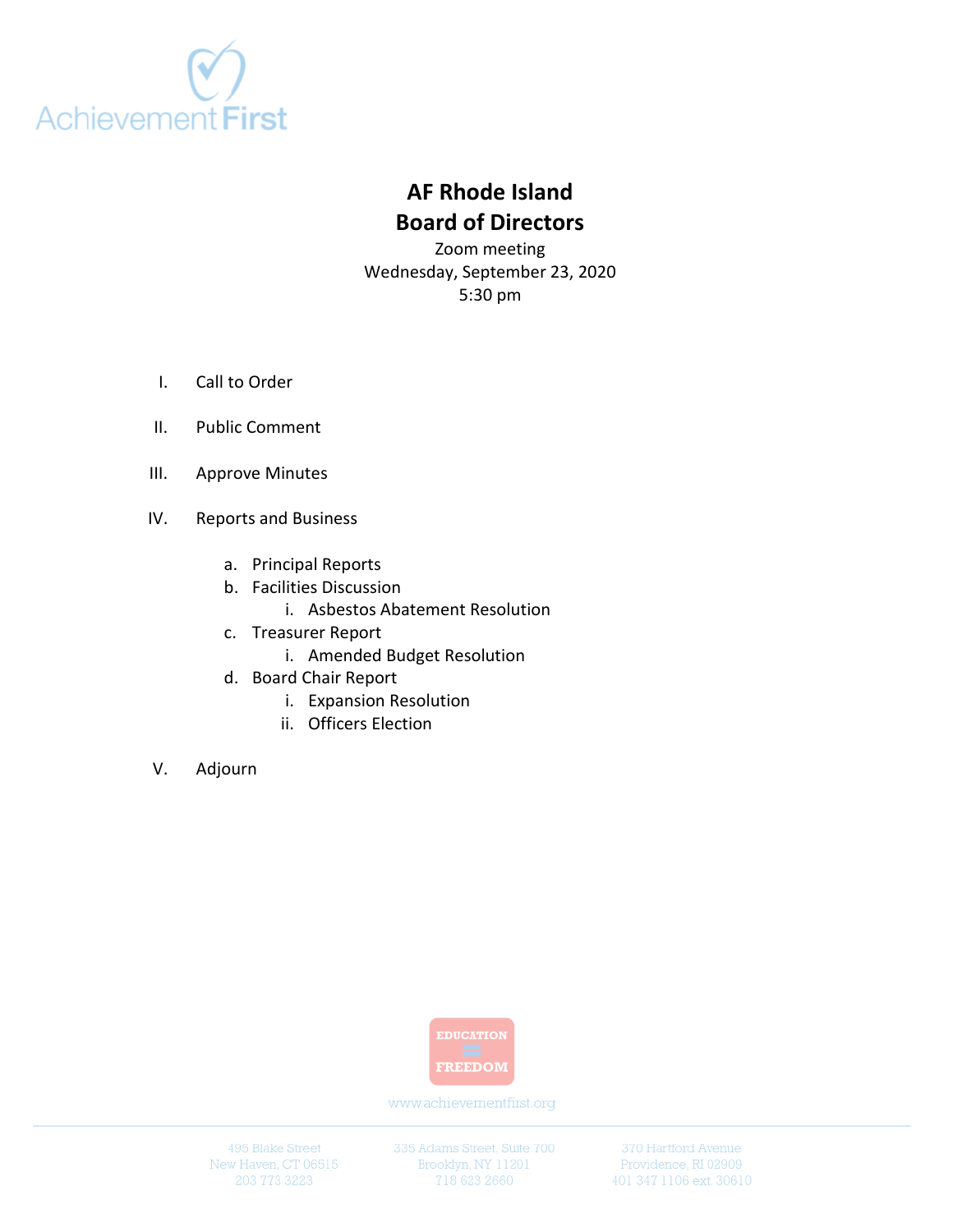# **Achievement First Rhode Island Board of Directors Retreat**

September 23, 2020, 5:30 pm Zoom Video Conference

## **I. Call to Order & Attendance**

The meeting was unofficially to order at 5:38 pm by Mayor Jorge Elorza. The following board members, constituting a quorum, AF Rhode Island and Achievement First staff were in attendance:

| Jorge Elorza - Yes    |                                            |
|-----------------------|--------------------------------------------|
| Macky McCleary - No   | Aja Davis, AFRI School Leadership          |
| Reshma Singh - Yes    | Andrew Walker, AFRI School Leadership      |
| John Igliozzi - No    | Kevin Lohela, AFRI School Leadership       |
| Soraida Morales - Yes | Mindy Rice, AFRI School Leadership         |
| Ben Smith - Yes       | Donavan Tracey, AFRI School Leadership     |
| Maryellen Butke - Yes | Jennifer Andrade, AFRI School Leadership   |
| James Wiley - Yes     | Salvador Pellerano, AFRI School Leadership |
| Jorge Cardenas - Yes  | Breonna Hudgins, AFRI School Leadership    |
| Charles Lombardi - No |                                            |

Achievement First staff: Sarah Blanton, Elizabeth Winangun, Cassidy McKee, Ken Paul, Victor De La Paz, Eduardo Del Valle, Jesse Balis-Harris, Kiah Hufane

Public: Dan McGowan, Jillian Fain

# **II. Public Comment**

There was no public comment.

## **III. Approve Minutes**

RESOLVED, the AF Rhode Island Board of Directors hereby approves the meeting minutes from May 19, 2020.

Motion by Maryellen Butke Second by Ben Smith All in favor

## **IV. Reports and Business**

# **A. Principal Reports**

Kevin Lohela, AF Iluminar Elementary School principal, shared the major lift of starting the school year and the strong efforts from the entire team. The school has clear priorities and have executed successfully on those priorities. Navigating the complexity of remote learning is challenging but they've focused on grace, optimism and collaboration in working towards solutions.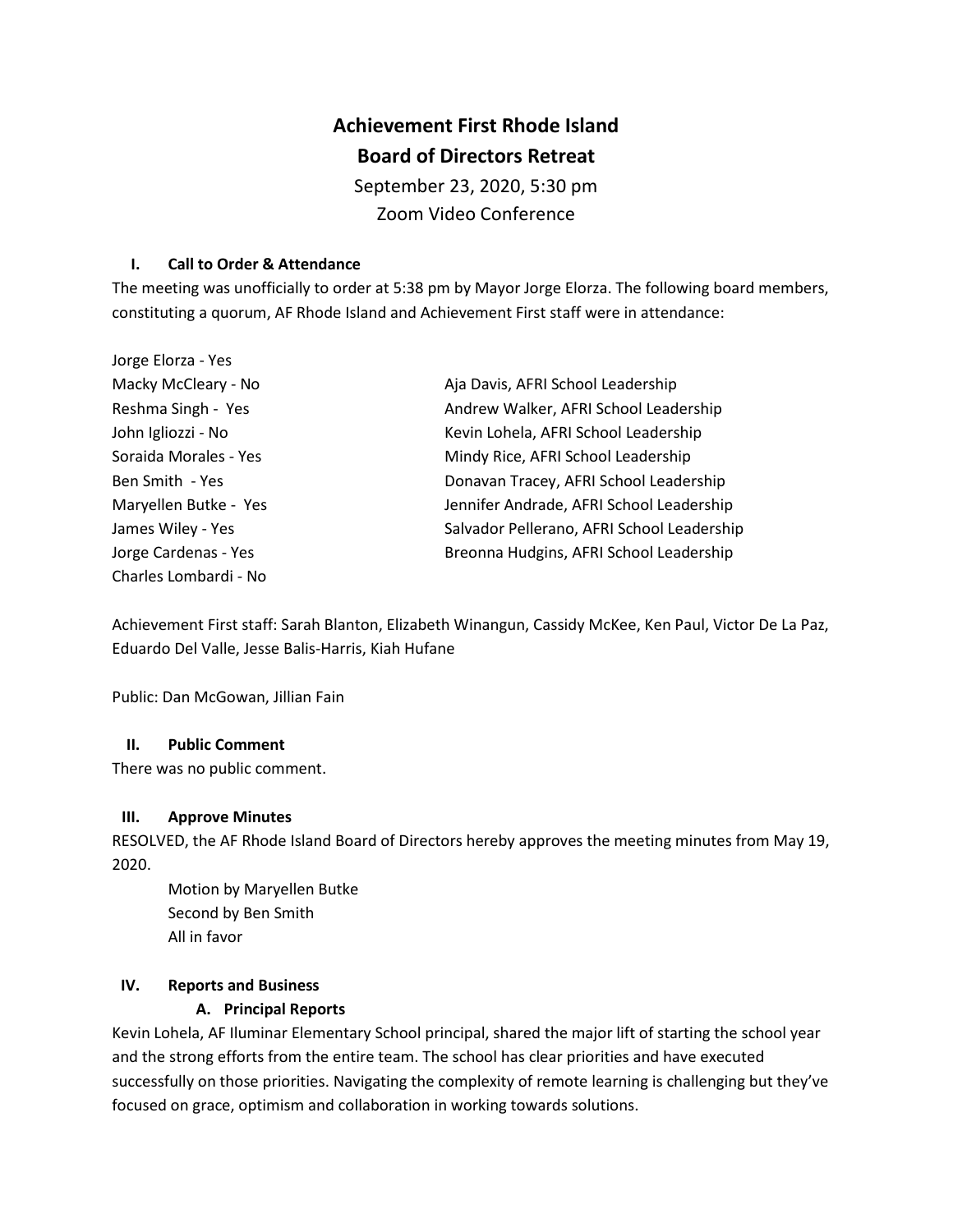The kids are ver happy to be back in school. The scholars who are still remote are also happy. 50% of families have opted to have their children learn remotely, 50% come in-person.

Summer training was successful  $-6+$  weeks  $-$  and that training time was critical.

Teacher retention is 90% and leadership team retention is 85%. Attendance is 95% and student attrition is less than 1%.

Mindy Rice, AF Promesa Elementary School Principal, noted her strong leadership team and shared some of the challenges of leading a school remotely. She also shared how proud she is of the teachers and how happy the children are to be in school. Not a single kindergartener or first grader struggled with the drop off procedures. Each one entered the building confidently.

With safety as the top priority, certain systems and COVID procedures are time consuming and take away from learning time. Attendance is 96%. Two kids switched out of AF Promesa because other children in the household did not get in through the lottery and the families wanted to keep the kids together.

Aja Davis, AF Providence Elementary principal, echoed many of what the previous principals shared. The AF support has been tremendous for school start up. She shared photos from the first days of school. The capacity to get scholars to and from school has been a challenge.

The leadership team is doing great and the kids are strong. Ms. Davis compared teaching under this hybrid model to being a first year teacher with lots of ups and downs. 40% in of scholars are coming to school for in-person instruction and 60% are remote. Social distancing means all scholars have their own contained materials, their own lockers with desks six feet apart. The school had 100% teacher retention, and attendance is 96%.

Mayor Elorza noted that there seem to be higher percentages of families who are opting to keep their children home, doing remote learning, compared with Providence Public Schools. Ms. Rice shared that it may be because of the strength of the remote learning program and the efforts to ensure that the scholar experience in remote learning is positive. There is a full day schedule with live lessons and breaks included. The school year is broken up into two month "chapters" and for each chapter families have the option to select remote or in-person learning.

The school leaders spoke about ways they anticipate providing support for scholars, families and staff during what may be a tumultuous time post-election.

Donavan Tracey, principal of AF Providence Middle School, began his discussion around ensuring that everything they do as a school increases equity for the school. He shared some of the challenges, including transportation and shifting systems to ensure safety. Challenges aside, the kids were really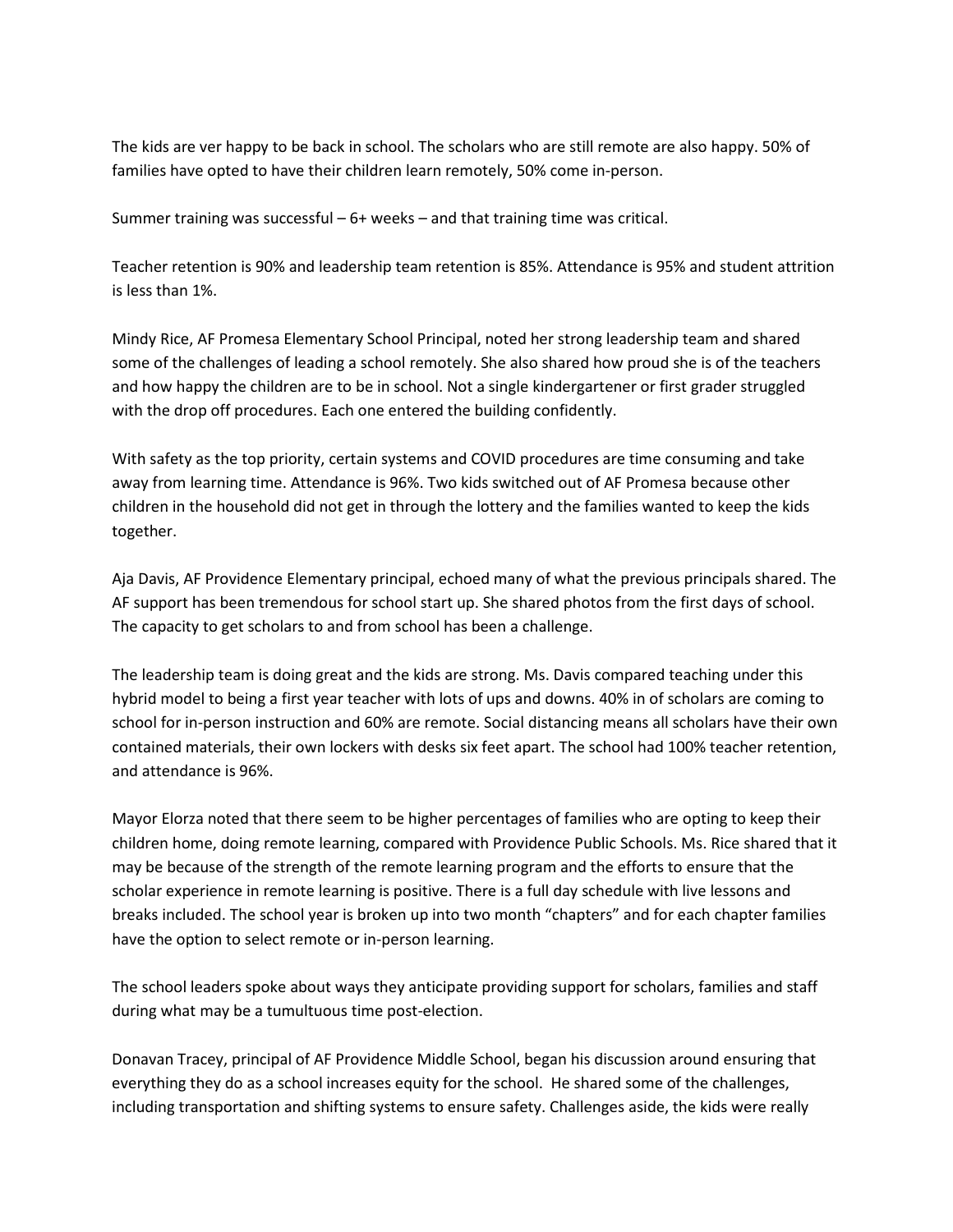excited to be back in the building.

The leadership team has high energy and is very committed. Summer training for teachers similarly had very high energy. Staff are eager to embrace new challenges, with a deep desire to improve.

69% of scholars are remote. 31% are coming in-person. Of those students coming in-person, 79% come four days per week and 21% come two days per week. He reviewed classroom assignments, classroom set up (staff rotate, kids stay in place). Student attendance is 95%, attrition is 5%, and enrollment is 415. Teacher retention was 68%, leadership team retention was 86%.

Andrew Walker, principal of AF Iluminar Middle School, expressed his gratitude for the entire AFRI team. He shared how the school is living the value of Lead for Racial Equity and ensuring it's at the center of the work. The year, thus far, has been challenging but smooth. He shared a video of instruction from the first day of school and the use of technology integrating in person and remote instruction.

The entire leadership team is back, 100% retention. 75% of teachers returned and the new teachers are very strong. Attrition is less than 1%. Attendance is 97.5%. Enrollment is 208.

# **B. Facilities Discussion**

Cassidy McKee led a discussion about the facilities repairs that are needed at the Hartford Ave building. AF is coming to the board to request use of board reserves for asbestos abatement and waterproofing repairs.

WHEREAS, the building at 370 Hartford Ave serving AF Providence Elementary School, AF Providence Middle School and AF Promesa Elementary School ("the schools") requires facilities maintenance, and

WHEREAS, this maintenance includes, but is not limited to, asbestos abatement in the glazing on the windows in both gymnasia and roof repairs and the restoration of the building façade in order to resolve water penetration, and

WHEREAS, the schools have, to date, maintained safety from the asbestos by way of containment (keeping windows closed, restriction access and exposure to widows by closed grates), and

WHEREAS, the ventilation plan for re-opening the schools (following the spring 2020 COVID-19 shut down) prioritizes outdoor air which is not possible given the current conditions of the windows, as opening the windows or placing fans in the windows is not safe, and

WHEREAS, the asbestos abatement project is estimated to be \$160K and the water proofing repairs are estimated to be \$100K,

NOW, THEREFORE, BE IT RESOLVED that the AF Rhode Island Board of Directors hereby approves the asbestos abatement project in both gymnasia to address the south facing windows, including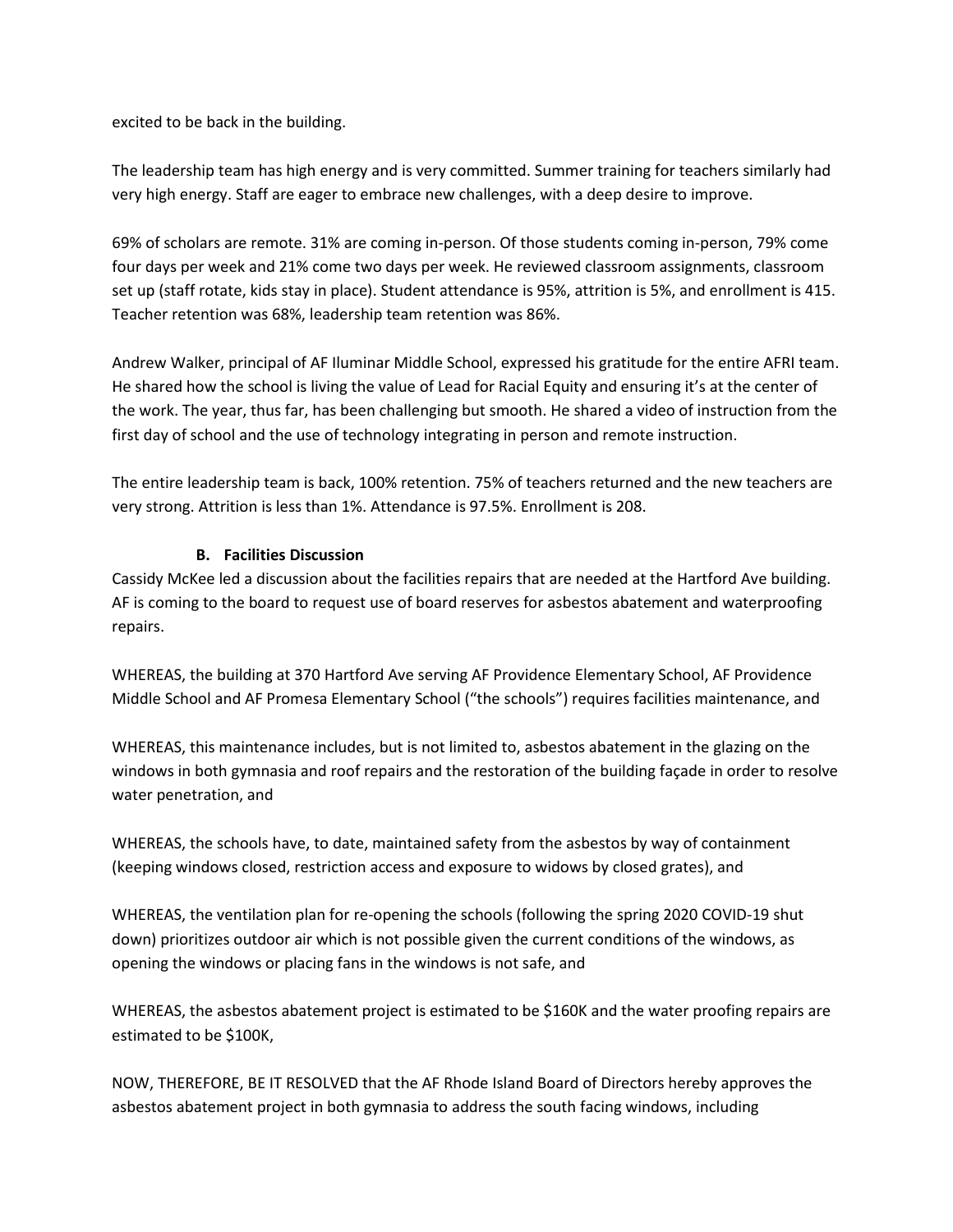containment, removal and replacement of windows, updates to mechanical systems given the size of the windows as well as the roof and building façade water penetration work, as presented.

RESOLVED FURTHER that the AF Rhode Island Board of Directors approves the use of board designated reserves up to, but not to exceed, \$260K for the purposes of the aforementioned facilities improvement projects.

Motion by Ben Smith Second by James Wiley All in favor

Ben Smith made a motion to enter into executive session at 6:45 pm to discuss real estate locations for a future high school. He invited the following AF staff to join: Victor De La Paz, Cassidy McKee, Eduardo Del Valle, Elizabeth Winangun, Sarah Blanton, and Salvador Pellerano. Seconded by James Wiley The board exited executive session at 7:07 pm. Motion by James Wiley. Seconded by Ben Smith. All in favor.

# **C. Treasurer Report**

Ben Smith gave the treasurer report with revised, balanced budgets which note certain line items that were removed from the budget (largely operational items that are not relevant with COVID). Those savings are offset by additional costs associated with cleaning. At this time, the schools are not operating under austere conditions but that could change in the future.

Mr. Smith reviewed changes to the conditions of the PPP loan.

RESOLVED, the AF Rhode Island Board of Directors hereby approves the amended budget as recommended by the Finance Committee and prepared by Achievement First for the 2020-21 fiscal year.

Motion by Ben Smith Second by James Wiley All in favor

# **D. Board Chair Report**

Elizabeth Winangun shared that AF has an opportunity to expand and open two new K-8 schools and a new high school. Mayor Elorza thanked Elizabeth and the AF team for moving this forward. He noted this interesting and hopeful moment for Providence Public Schools with the State takeover. At the same time, there are charter networks that are serving children well. This presents an incredible opportunity to expand these types of high-quality options for our families.

WHEREAS the AF Rhode Island Board of Directors Island proposes to submit an application authorizing it to open three new schools; two serving grades K-8 with students eventually feeding into a new AF high school.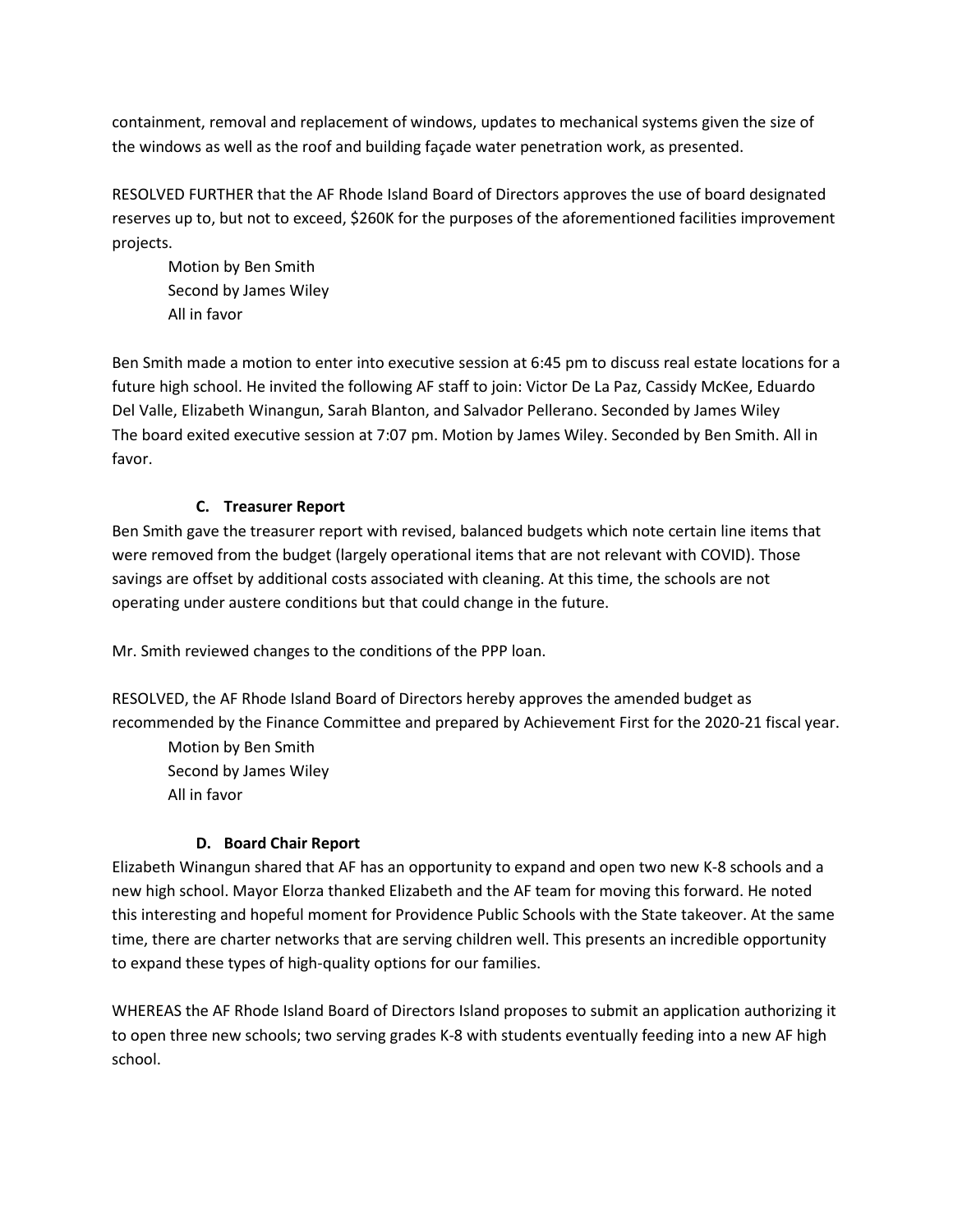NOW, THEREFORE, BE IT RESOLVED, that the AF Rhode Island Board of Directors approves the submission of an application authorizing it to open three new schools serving grades K-12;

RESOLVED FURTHER, that the AF Rhode Island Board of Directors hereby authorizes and directs Achievement First Network Support to prepare, execute, and deliver such application and to take and carry out any other action required by this resolution.

Motion by Maryellen Butke Second by Reshma Singh All in favor

RESOLVED, the AF Rhode Island Academy Board of Directors hereby elects the following leadership slate for the 2020-21 fiscal year:

Mayor Jorge Elorza, Chair Ben Smith, Treasurer Reshma Singh, Secretary Motion by James Wiley Second by Maryellen Butke All in favor

# **V. Adjourn**

The meeting was adjourned at 7:27 pm by Mayor Elorza. Motion by Maryellen Butke Seconded by Reshma Singh

All in favor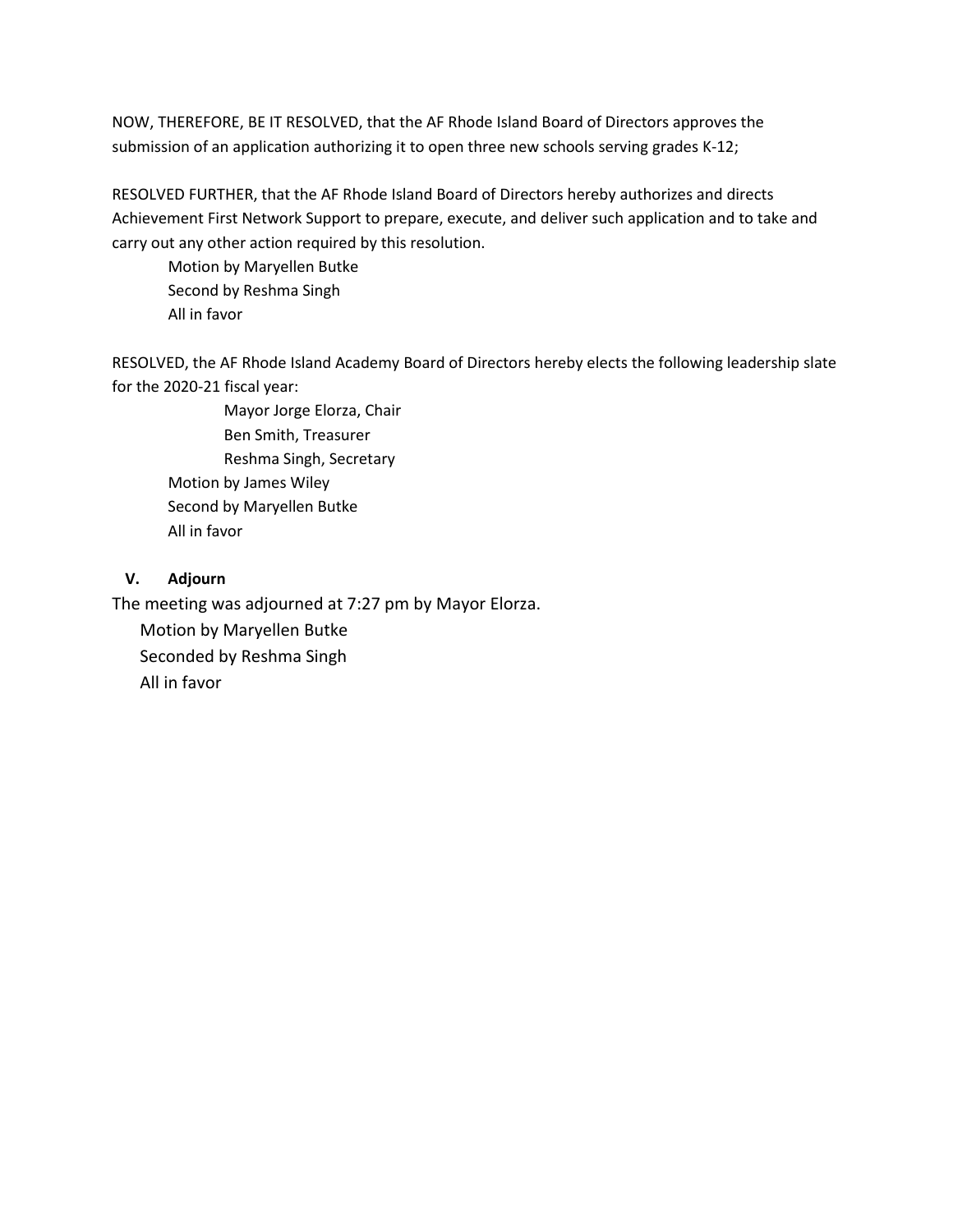

# **Achievement First Rhode Island Board of Directors**

Zoom Video Conference Monday, November 2, 2020 10:00 am

- I. Call to Order
- II. Public Comment
- III. Approve Minutes
- IV. Discussion and possible action related to the founding principal for AF Rhode Island High School.
	- a. Proposed Executive Session AF Rhode Island High School Principal Interview
- V. Adjourn



achievementfirst.org

370 James St., Suite 404 New Haven, CT 06515 203 773 3223

335 Adams Street, Suite 700 Brooklyn, NY 11201 718 623 2660

370 Hartford Avenue Providence, RI 02909 401 347 1106 ext. 30610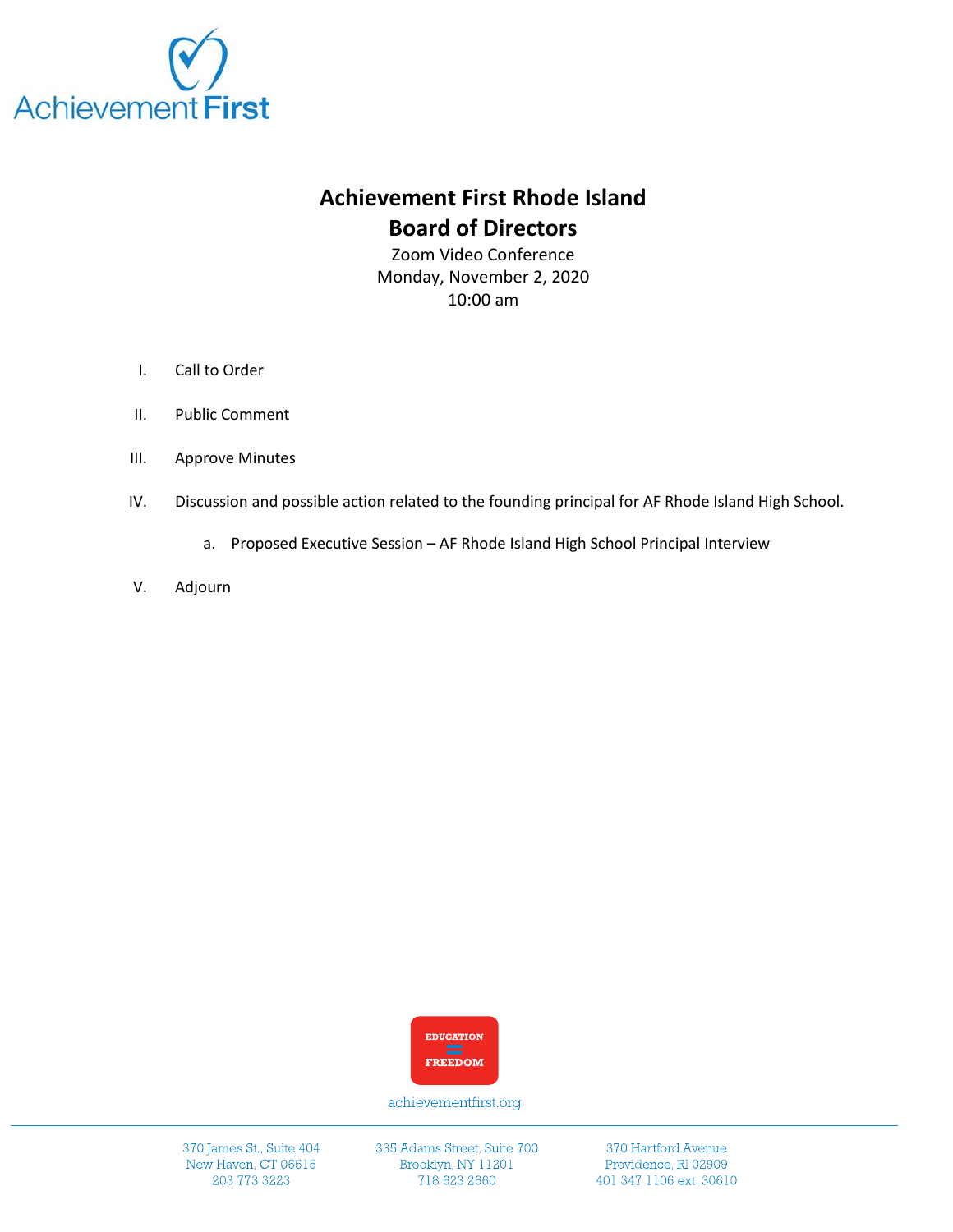# **Achievement First Rhode Island**

# **Board of Directors Retreat**

November 2, 2020, 10:00 pm Zoom Video Conference

# **I. Call to Order & Attendance**

The meeting was unofficially to order at 10:45 am by Mayor Jorge Elorza. The following board members, constituting a quorum, and Achievement First staff were in attendance:

| Jorge Elorza - Yes    | James Wiley - Yes                 |
|-----------------------|-----------------------------------|
| Macky McCleary - Yes  | Jorge Cardenas - No               |
| Reshma Singh - Yes    | Charles Lombardi - No             |
| John Igliozzi - No    |                                   |
| Soraida Morales - Yes | Aja Davis, AFRI School Leadership |
| Ben Smith - Yes       | Claire Shin, AF Network Support   |
| Maryellen Butke - Yes | Sarah Blanton, AF Network Support |

Public: Jillian Fain

# **II. Public Comment**

There was no public comment.

# **III. Approve Minutes**

The board will approve the prior meeting minutes at the next regular board meeting.

# **IV. Discussion and possible action related to the founding principal for AF Rhode Island High School.**

The board entered executive session to conduct an interview of Aja Davis for the AF Rhode Island High School principal position at 10:47 am. Motion by Maryellen Butke. Seconded by Ben Smith. All in favor. Aja Davis, Claire Shin, Sarah Blanton and Jillian Fain were invited to join the board in executive session.

The board exited executive session at 10:56 am. Motion by Ben Smith. Seconded by Reshma Singh. All in favor.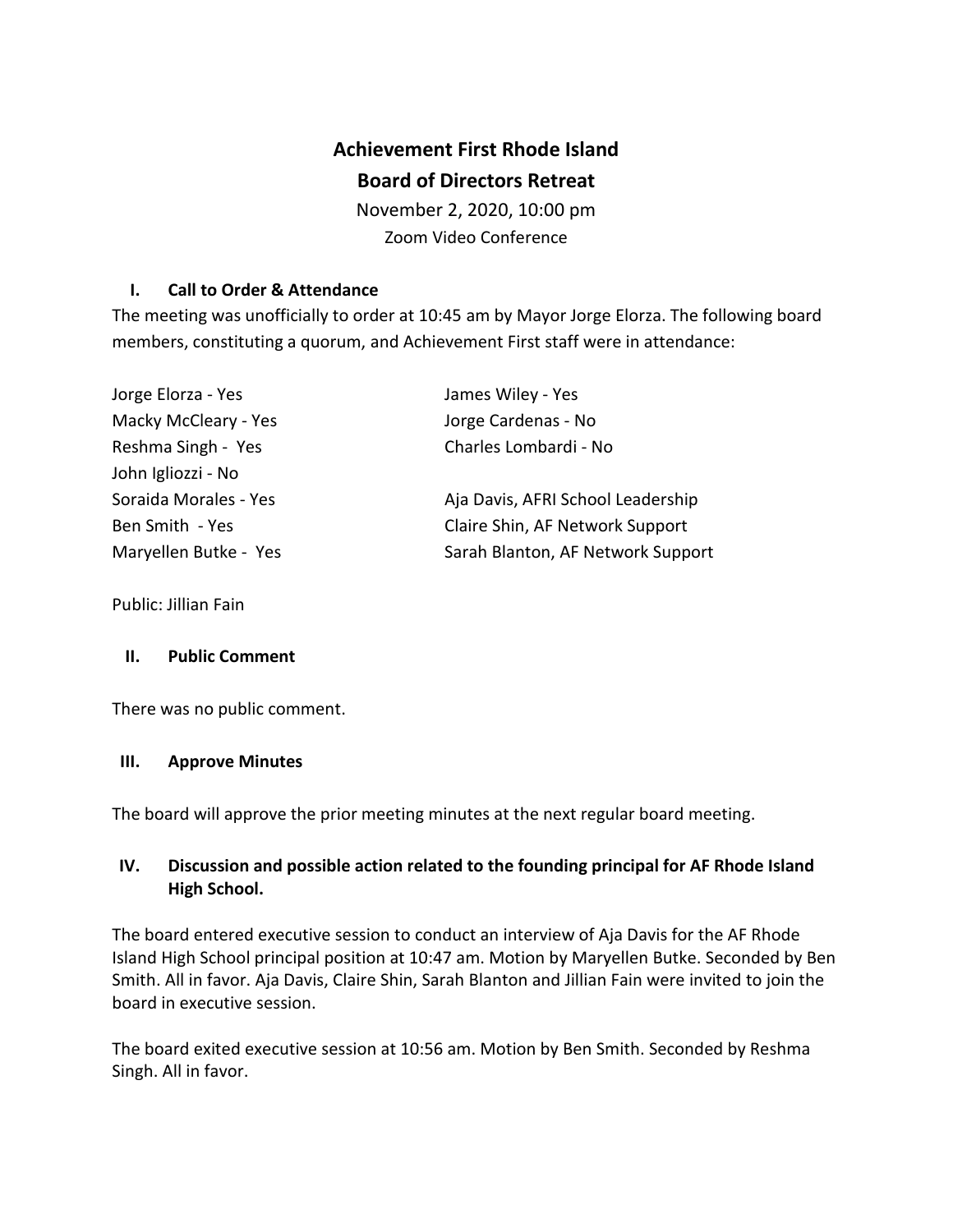RESOLVED, the AF Rhode Island Board of Trustees hereby accepts Achievement First's nomination of Aja Davis as principal of Achievement First Rhode Island High School effective July 1, 2021.

Motion by Maryellen Butke Seconded by James Wiley All in favor

# **V. Adjourn**

The meeting was adjourned at 11:00 am by Mayor Elorza.

Motion by Maryellen Butke Seconded by Ben Smith All in favor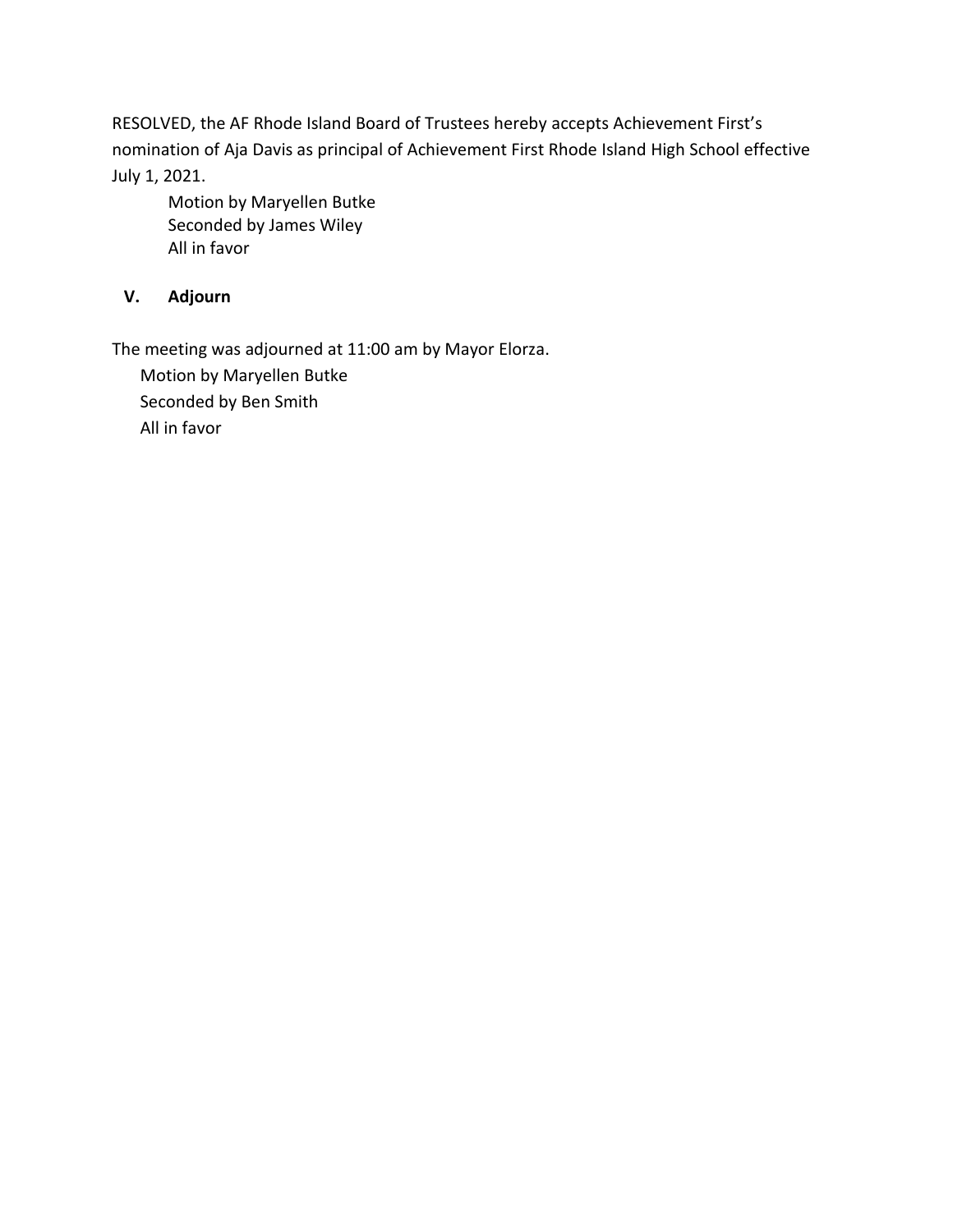

# **AF Rhode Island Board of Directors**

Zoom meeting February 1, 2021 5:30 pm

- I. Call to Order
- II. Public Comment
- III. Reports and Business
	- a. Board Chair Report (10 min)
		- i. Approve Minutes
		- ii. Set number of directors
		- iii. New Principals
	- b. Principal Q&A (15 min)
	- c. Introduction to AF President, Rich Buery (15 min)
	- d. Executive Session Real Estate Discussion regarding current and future school construction (30 min)
	- e. Facilities Business (10 min)
		- i. Allocation for Garfield Street renovations
		- ii. Authorize lease for AF Promesa
		- iii. Authorize sublease for AFRI High School
		- iv. Allocation for High School incubation space renovations
		- v. Authorize negotiation of purchase and sale for High School permanent space
		- vi. Authorize AF to submit Stage I to Building Authority by 2/15/21
		- vii. Designate director to attend School Building Committee meetings
		- viii. Allocation for preparation of Stage II deliverables
	- f. Treasurer Report (10 min)
		- i. AFRI Financials
		- ii. FY20 Audited Financial Statements
- IV. Adjourn



www.achievementfirst.org

495 Blake Street New Haven, CT 06515 335 Adams Street, Suite 700 Brooklyn, NY 11201

370 Hartford Avenue Providence, RI 02909 401 347 1106 ext. 30610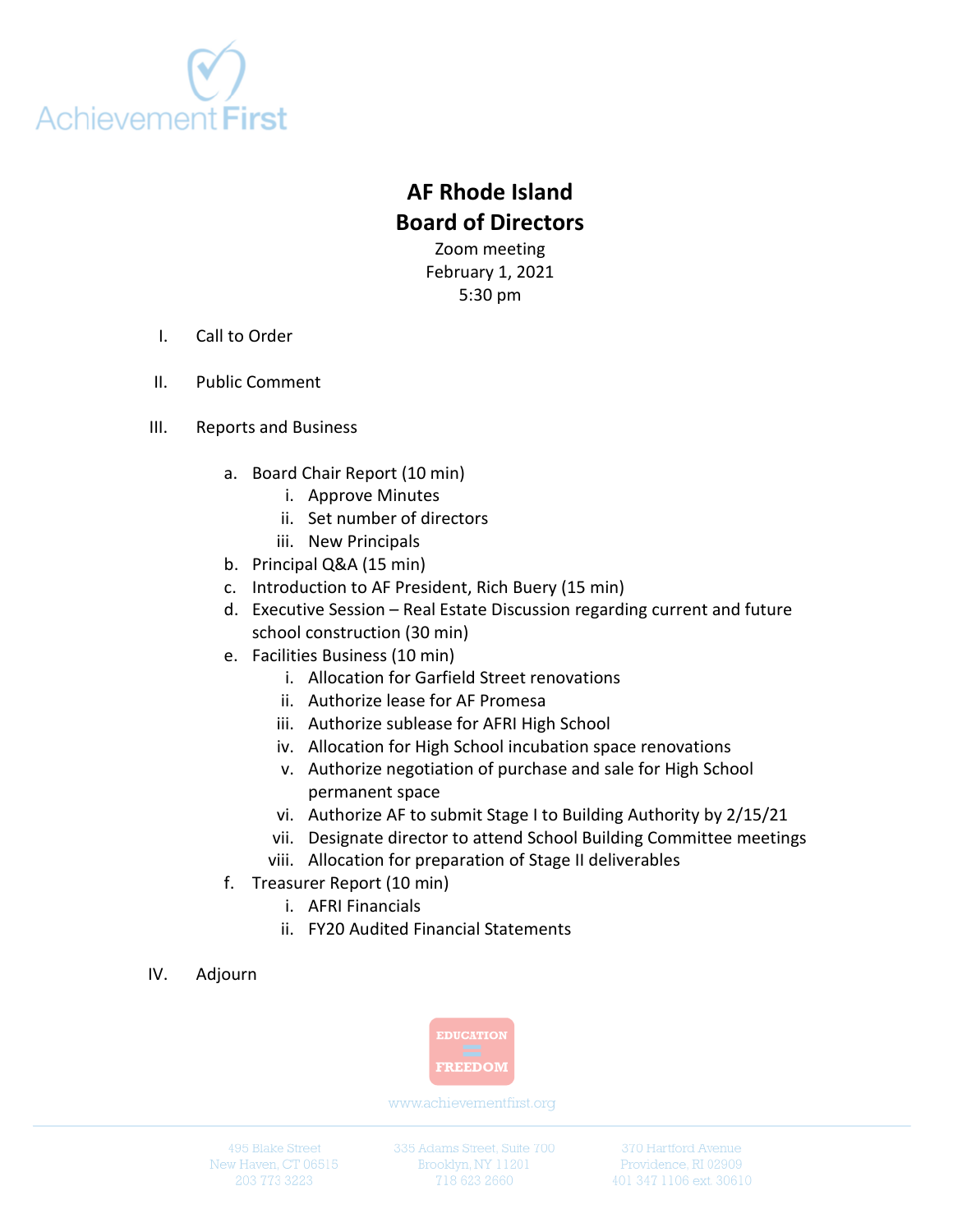# **Achievement First Rhode Island Board of Directors Retreat**

Monday, February 1, 2021, 5:30 pm Zoom Video Conference

## **I. Call to Order & Attendance**

The meeting was unofficially to order at 5:36 pm by Mayor Jorge Elorza. The following board members, constituting a quorum, AF Rhode Island and Achievement First staff were in attendance:

| Jorge Elorza - Yes    |                                            |
|-----------------------|--------------------------------------------|
| Macky McCleary - Yes  | Aja Davis, AFRI School Leadership          |
| Reshma Singh - Yes    | Andrew Walker, AFRI School Leadership      |
| John Igliozzi - No    | Kevin Lohela, AFRI School Leadership       |
| Ben Smith - Yes       | Mindy Rice, AFRI School Leadership         |
| Maryellen Butke - Yes | Salvador Pellerano, AFRI School Leadership |
| James Wiley - Yes     |                                            |
| Charles Lombardi - No |                                            |

Achievement First staff: Sarah Blanton, Elizabeth Winangun, Cassidy McKee, Ken Paul, Victor De La Paz, Eduardo Del Valle, Jesse Balis-Harris, Kiah Hufane

Public: Derek Osterman, Jillian Fain

## **II. Public Comment**

There was no public comment.

## **III. Reports and Business**

## **A. Board Chair Report**

Mayor Elorza spoke about the bill currently on the legislative agenda putting a moratorium for the next three years and effectively rescinding the approvals given in this past year. He asked the principals what they think the board can do to be effective advocates for AF Rhode Island's growth.

## **B. Principal Q&A**

The board discussed advocacy strategies with the principals and ways of elevating the experiences and stories of the AFRI families.

The board also discussed how they are building a strong sense of community to combat issues of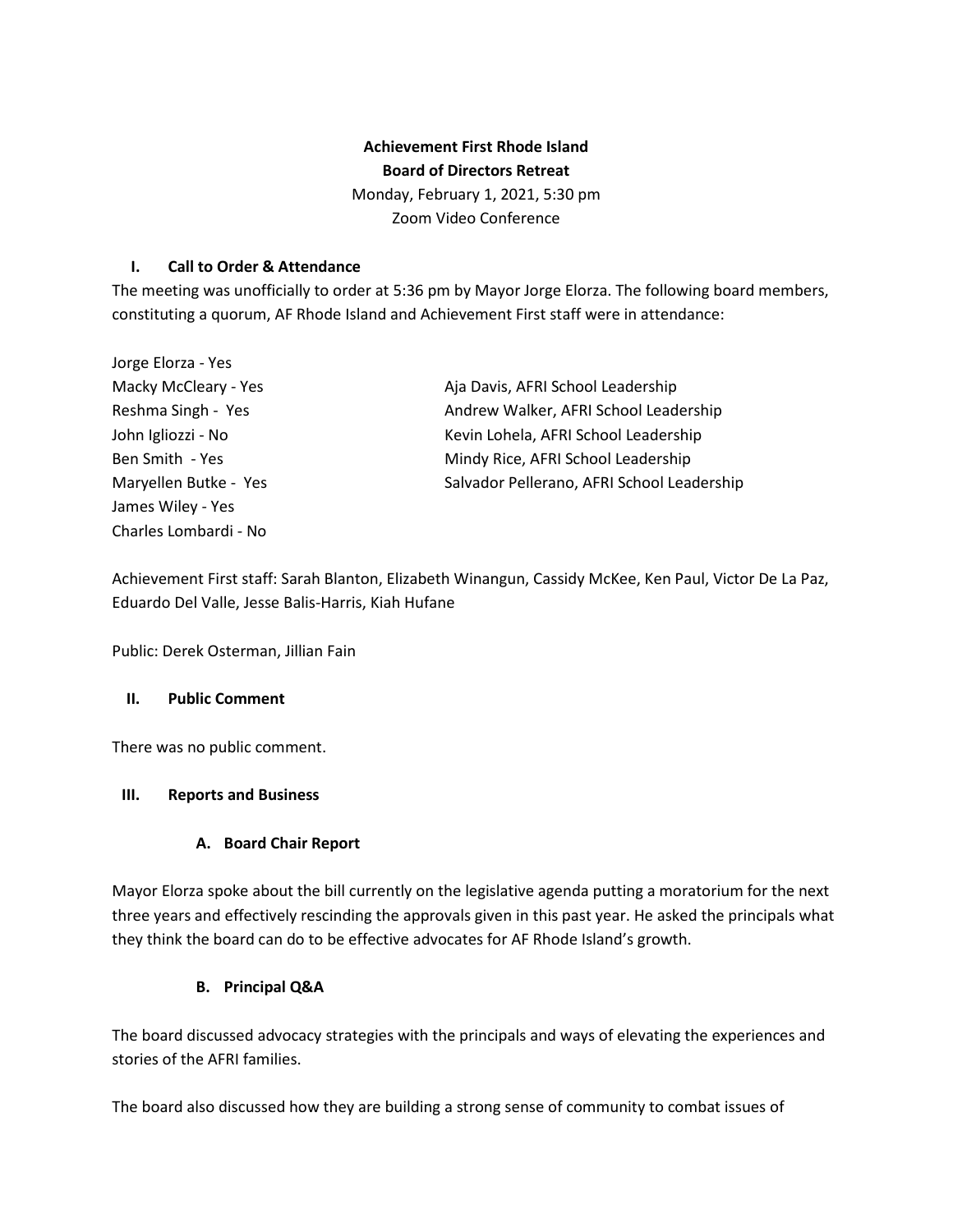bullying and how they are beginning to plan for the 2021-22 school year.

The board moved to go into executive session at 5:59 to discuss a personnel matter involving the hiring of principal candidates and invited Sarah Blanton and Jesse Balis-Harris to join. Motion by James Wiley. Seconded by Ben Smith. All in favor.

The board exited executive session at 6:18 pm. Motion by Maryellen Butke. Seconded by Reshma Singh. All in favor.

RESOLVED, the AF Rhode Island Board of Directors hereby sets, effective February 1, 2021, the number of members of the Board of Directors at eight (8).

> Motion by Macky McCleary Second by Maryellen Butke All in favor

Sarah Blanton noted a change (PM to AM) to the minutes for November 2, 2020.

RESOLVED, the AF Rhode Island Board of Directors hereby approves the meeting minutes from September 23 and November 2, 2020.

> Motion by Reshma Singh Second by Macky McCleary All in favor

RESOLVED, the AF Rhode Island Board of Trustees hereby accepts Achievement First's nomination of Ms. Nicole Gugliuzza as principal of Achievement First Iluminar Elementary School effective July 1, 2021. Motion by Ben Smith Second by Reshma Singh All in favor

RESOLVED, the AF Rhode Island Board of Trustees hereby accepts Achievement First's nomination of Ms. Francheska Dominique as principal of Achievement First Elementary School #4 effective July 1, 2021. Motion by Maryellen Butke Second by Macky McCleary All in favor

RESOLVED, the AF Rhode Island Board of Trustees hereby accepts Achievement First's nomination of Ms. Breonna Hudgins as principal of Achievement First Providence Elementary School effective July 1, 2021. Motion by Ben Smith Seconded by James Wiley All in favor

**C. Introduction to AF President Rich Buery**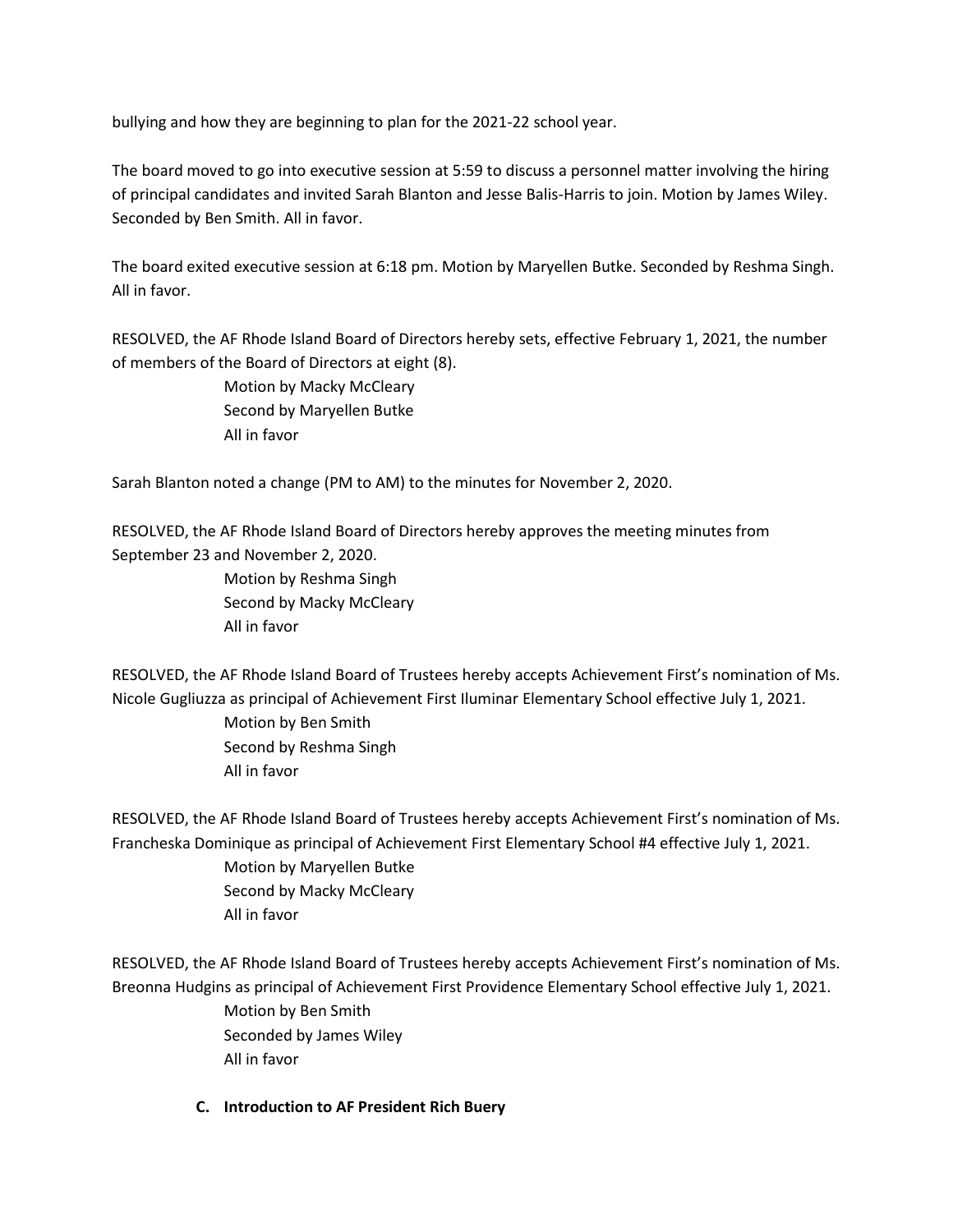Dacia Toll and Rich Buery joined the meeting to discuss Ms. Toll's plans to transition out of her role as CEO. She is convinced that this is healthy and right for the organization and feels very strongly in Rich Buery's leadership as the next CEO.

In her introduction of Mr. Buery, she shared his professional experience founding and leading organizations, including the Children's Aid Society and NYC's Pre-K for All initiative.

Mr. Buery introduced himself by sharing a bit about his background, growing up as the son of a high school teacher in East New York. His history with Achievement First includes serving as a founding board chair of one of the Brooklyn Charters. Mr. Buery has a deep history with charter schools and shared his perspective on what drew him to working at Achievement First, where he will have a deep ability to be part of the infrastructure of the communities we serve.

# **D. Executive Session – Real Estate Discussion regarding current and future school construction**

The board entered executive session at 6:54 pm to discuss current and future school construction and invited Sarah Blanton, Derek Osterman, Cassidy McKee and Eduardo del Valle, Victor de la Paz, Jillian Fain and Ken Paul. Motion by Reshma Singh. Second by Maryellen Butke. All in favor. The board exited executive session at 7:13 pm. Motion by Maryellen Butke. Second by Reshma Singh. All in favor.

# **E. Facilities Business**

Following the executive session discussion the board read aloud the following resolutions.

WHEREAS, the AF Rhode Island board previously authorized a facilities improvement project relating to the building located at 85 Garfield Ave. at its May 16, 2018 meeting,

WHEREAS, Phase I (i.e., renovation of the first and second floor at 85 Garfield Ave.) of the facilities improvement project was completed, and the building at 85 Garfield Ave. requires renovation of its third floor to accommodate the growth of AF Iluminar Middle School (Garfield Phase II),

BE IT RESOLVED, the AF Rhode Island Board of Directors authorizes Phase II of the aforementioned facilities improvement project, and approves the use of board designated reserves up to, but not to exceed, \$1.8M for the purposes of completing Phase II of the project, and.

BE IT FURTHER RESOLVED, Achievement First and its designee are, jointly and severally, authorized and directed, in the name of AFRI Board of Trustees, to take any and all actions and/or submit such documents needed to effectuate the foregoing resolution.

Motion by Macky McCleary Seconded by Maryellen Butke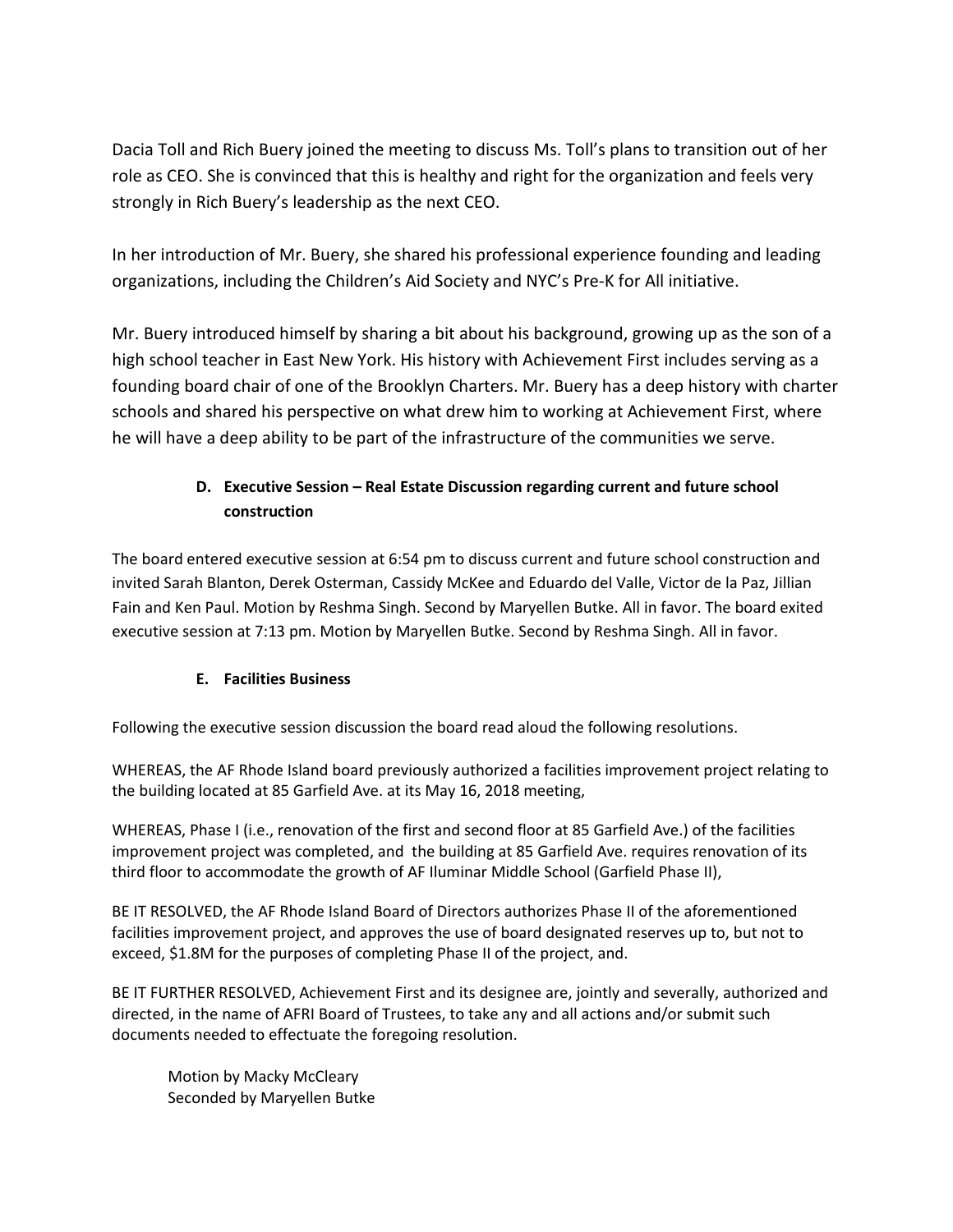#### All in favor

WHEREAS, AFRI desires to lease a portion of a school building located in Providence, Rhode Island to serve as the permanent home of AF Promesa (the "AFRI Promesa Lease");

WHEREAS, AFRI desires to sublease a portion of a school building located in Providence, Rhode Island to serve as the incubation space for AFRI High School (the "AFRI High School Lease");

WHEREAS, AFRI desires to enter into negotiations to purchase a building located in Providence, Rhode Island to serve as the permanent home for AFRI High School (the "AFRI High School Purchase");

NOWTHEREFORE, BE IT RESOLVED, that it is in the best interest of AFRI and AFRI is hereby authorized and directed to enter into the AFRI Promesa Lease and in furtherance thereof, AFRI be, and hereby is, authorized and directed to enter into the AFRI Promesa Lease on the terms presented to AFRI, with such changes, modifications and amendments thereto as any board-authorized officer of AFRI (each an "Authorized Person") may, jointly or severally, in such person's discretion approve, which approval shall be conclusively evidenced by the execution and delivery of the AF Promesa Lease by AFRI;

BE IT FURTHER RESOLVED, that it is in the best interest of AFRI and AFRI is hereby authorized and directed to enter into the AFRI High School Lease and in furtherance thereof, AFRI be, and hereby is, authorized and directed to enter into the AFRI High School Lease on the terms presented to AFRI, with such changes, modifications and amendments thereto as any Authorized Person may, jointly or severally, in such person's discretion approve, which approval shall be conclusively evidenced by the execution and delivery of the AFRI High School Lease by AFRI;

BE IT FURTHER RESOLVED, that it is the best interest of AFRI and AFRI is hereby authorized and directed to negotiate the AFRI High School Purchase and in furtherance thereof, AFRI be, and hereby is, authorized and directed to enter into a purchase agreement regarding the same (the "AFRI HS Purchase Agreement"), with such changes, modifications and amendments thereto as any Authorized Person may, jointly or severally, in such person's discretion approve, which approval shall be conclusively evidenced by the execution and delivery of the AFRI HS Purchase Agreement;

BE IT FURTHER RESOLVED, that each Authorized Person, be, and hereby are, jointly or severally, authorized and directed, at any time and from time to time, to do all such things and acts and to execute and deliver all such applications, documents and instruments in writing and to expend such fees for and on behalf of AFRI as may be necessary or advisable in order to give effect to and, generally, carry out the intent of these resolutions including, without limitation, to execute and deliver the AFRI Promesa Lease, the AFRI High School Lease and the AFRI HS Purchase Agreement and any other instruments and documents required in connection with the foregoing, in the name and on behalf of AFRI, on such terms and conditions and in such form deemed necessary or desirable and approved by such Authorized Person with such changes, modifications and amendments thereto as such Authorized Person may, jointly or severally, in such person's discretion approve, which approval shall be conclusively evidenced by the execution and delivery of such applications, documents and instruments in writing; and

BE IT FURTHER RESOLVED, that all actions previously taken by any Authorized Person in furtherance of the foregoing resolutions are hereby ratified and confirmed.

Motion by Macky McCleary Second by Maryellen Butke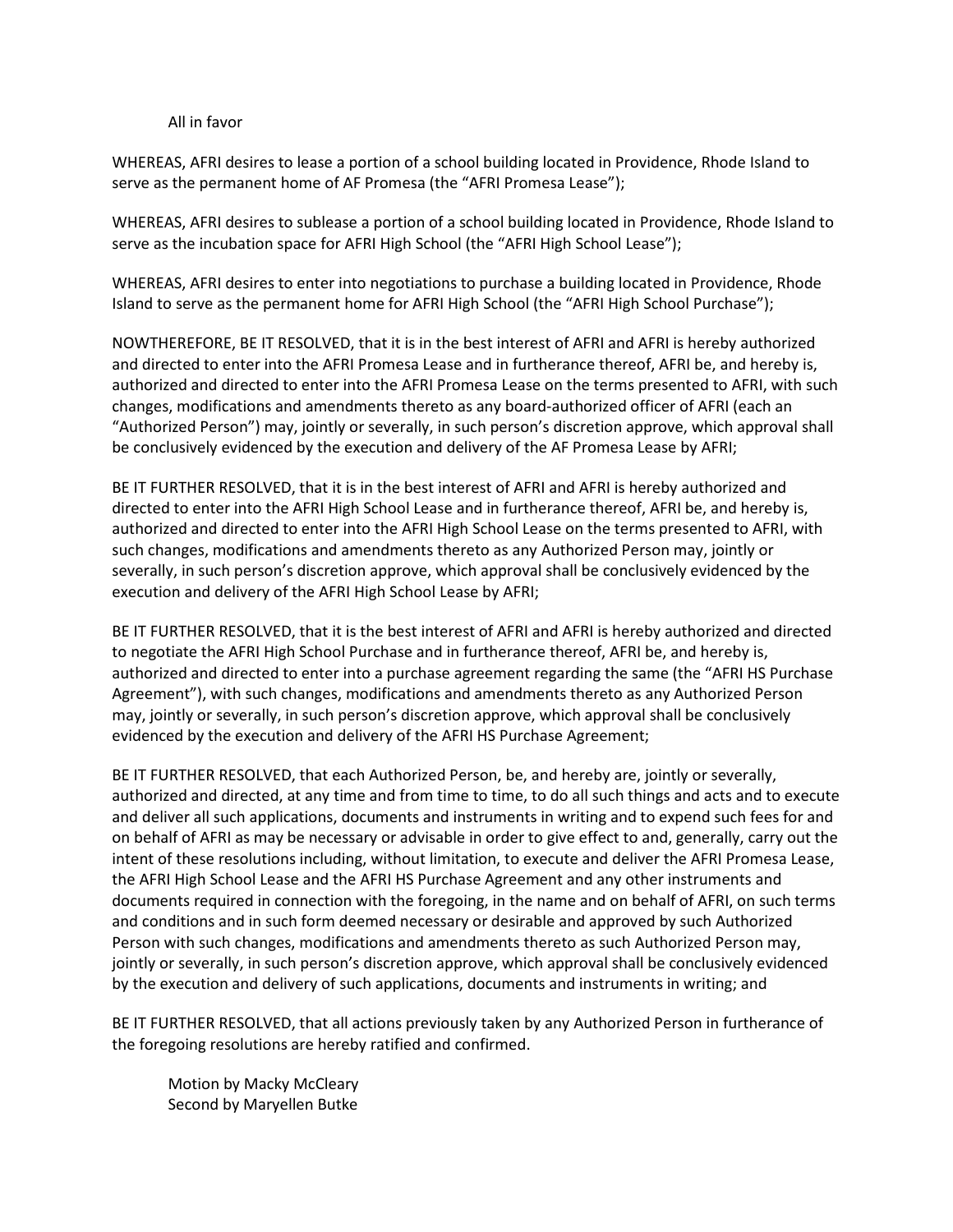#### All in favor

RESOLVED, the AF Rhode Island Board of Directors hereby delegates to the Board Treasurer the authority to execute and deliver the AFRI Promesa Lease, the AFRI High School Lease and the AFRI HS Purchase Agreement and any other instruments and documents required in connection with the foregoing in the name of AFRI.

Motion by Maryellen Butke Second by James Wiley All in favor

WHEREAS, AF will project manage the renovation of the incubation space for AFRI High School, covering any contingency related expenses,

RESOLVED the AF Rhode Island Board of Directors approves the use of board designated reserves up to, but not to exceed, \$200K for the purposes of the aforementioned facilities improvement project.

BE IT FURTHER RESOLVED, Achievement First and its designee are, jointly and severally, authorized and directed, in the name of AFRI Board of Trustees, to submit such documents needed to effectuate the foregoing resolution.

Motion by Reshma Singh Second by Maryellen Butke All in favor

WHEREAS, Achievement First, Inc. ("AF") has submitted a letter of intent to enter the Necessity of School Construction Program (NSC) with the Rhode Island Department of Education (RIDE), and

WHEREAS, the NSC application is a multi-stage process requiring submission of (1) a letter of intent, (2) Stage I - Identification of Need on or before February 15, 2021, and (3) Stage II - Development of a Solution by September 15, 2021 prior to approval by the council on Elementary and Secondary Education in November 2021,

RESOLVED, the AF Rhode Island Board of Directors hereby authorizes the submission of the Stage I application to the School Building Authority on or before February 15, 2021.

BE IT FURTHER RESOLVED, Achievement First and its designee are, jointly and severally, authorized and directed, in the name of AFRI Board of Trustees, to submit such documents needed to effectuate the foregoing resolution.

Motion by Maryellen Butke Second by Macky McCleary All in favor

RESOLVED, the AF Rhode Island Board of Directors hereby nominates the following Director to serve as a regular attendee at School Building Committee Meetings: James Wiley

Motion by Macky McCleary Second by Maryellen Butke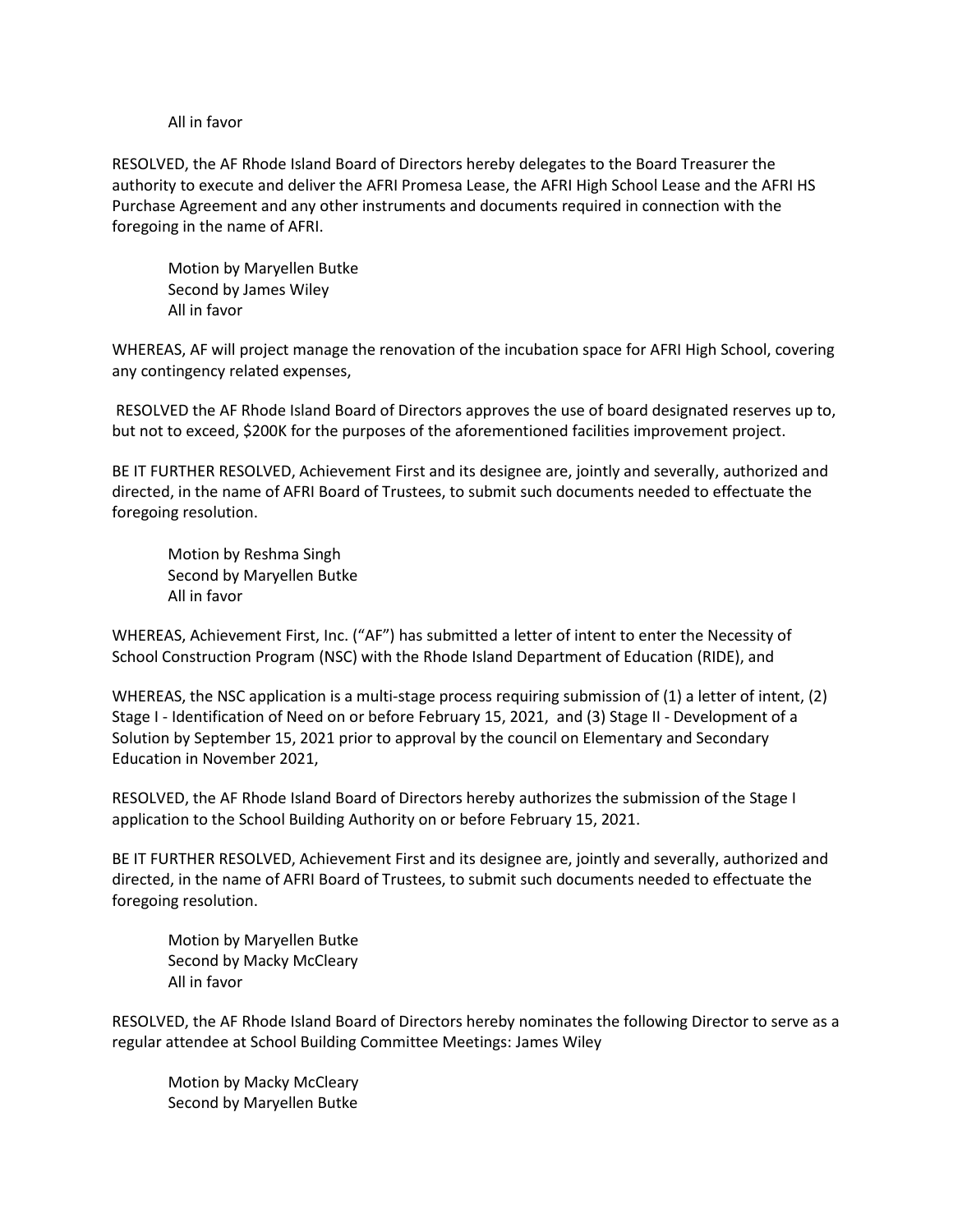#### All in favor

WHEREAS, Achievement First, Inc. ("AF") has submitted a letter of intent to enter the Necessity of School Construction Program (NSC) with the Rhode Island Department of Education (RIDE), and

WHEREAS, AF seeks to hire the necessary vendors to engage in Stage II work, including architectural and engineering firms to create schematic design documents which form the basis for establishing budget and project descriptions,

BE IT RESOLVED the AF Rhode Island Board of Directors approves the use of board designated reserves up to, but not to exceed, \$600K for the purposes of the preparation of Stage II deliverables as presented.

BE IT FURTHER RESOLVED, Achievement First and its designee are, jointly and severally, authorized and directed, in the name of AFRI Board of Trustees, to submit such documents needed to effectuate the foregoing resolution.

Motion by Maryellen Butke Seconded by Macky McCleary All in favor

## **F. Treasurer Report**

Ben Smith gave the Treasurer Report noting the year to date financials and balance sheet is strong. Victor De La Paz noted that the real estate resolutions that the board passed do not put the long term stability at risk.

## **IV. Adjourn**

The meeting was adjourned at 7:25 pm by Ben Smith.

Motion by Maryellen Butke Seconded by James Wiley All in favor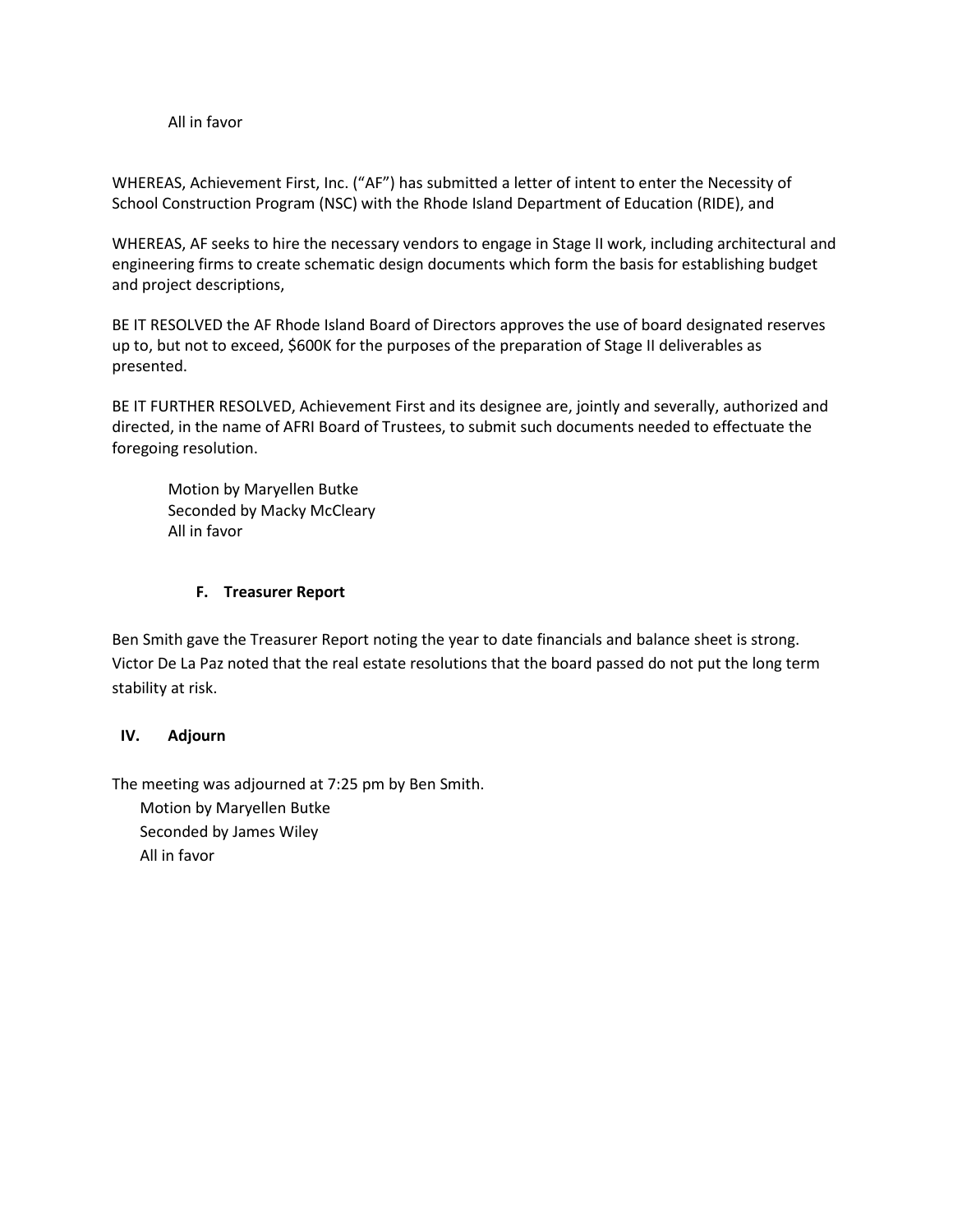

# **AF Rhode Island Board of Directors**

Zoom meeting March 24, 2021 5:30 pm

- I. Call to Order
- II. Public Comment
- III. Approve Minutes
- IV. Reports and Business
	- a. Principal Q & A
	- b. Proposed Executive Session Personnel discussion regarding principal renewal offers for 2021-22 school year
		- i. Approve principal renewal offers
	- c. Treasurer Report
		- i. Approve finance report
	- d. Proposed Executive Session Discussion of real estate updates related to the high school and AF Iluminar
- V. Adjourn



www.achievementfirst.org

495 Blake Street New Haven, CT 06515 335 Adams Street, Suite 700 Brooklyn, NY 11201

370 Hartford Avenue Providence, RI 02909 401 347 1106 ext. 30610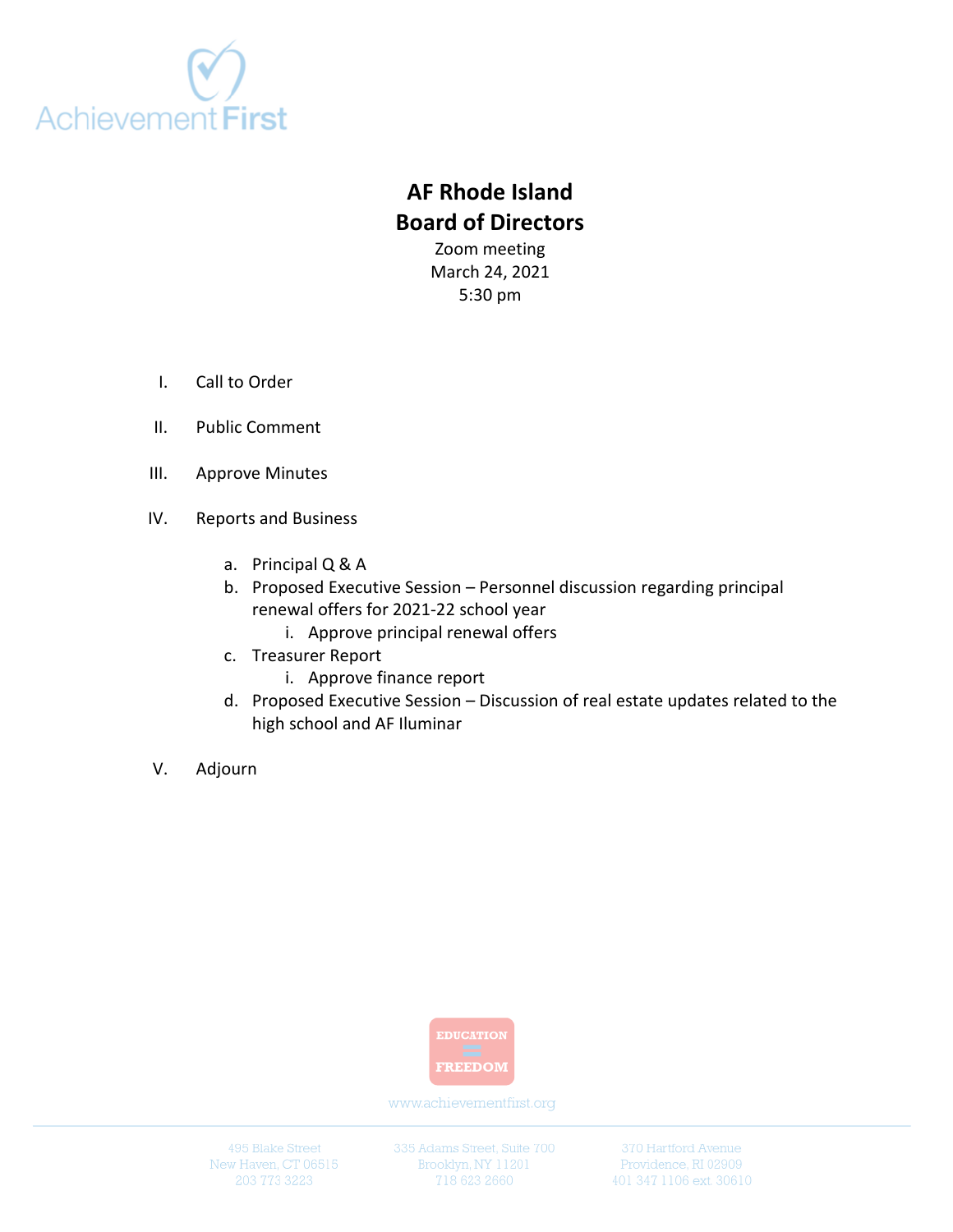# **Achievement First Rhode Island Board of Directors**  Wednesday, March 24, 2021, 5:30 pm Zoom Video Conference

## **I. Call to Order & Attendance**

The meeting was called to order at 5:36 pm by Mayor Jorge Elorza. The following board members, constituting a quorum, AF Rhode Island and Achievement First staff were in attendance:

| Donavan Tracey, AFRI School Leadership     |
|--------------------------------------------|
| Aja Davis, AFRI School Leadership          |
| Andrew Walker, AFRI School Leadership      |
| Kevin Lohela, AFRI School Leadership       |
| Mindy Rice, AFRI School Leadership         |
| Salvador Pellerano, AFRI School Leadership |
|                                            |
|                                            |
|                                            |

Achievement First staff and guests: Sarah Blanton, Cassidy McKee, Ken Paul, Eduardo Del Valle, Jesse Balis-Harris, Kiah Hufane. Jillian Fain and Derek Osterman

## **II. Public Comment**

There was no public comment.

## **III. Approve Minutes**

RESOLVED, the AF Rhode Island Board of Directors hereby approves the meeting minutes from February 1, 2021.

Motion by Maryellen Butke Seconded by James Wiley All in favor

## **IV. Reports and Business**

## **A. Principal Q & A**

Mindy Rice, AF Promesa Elementary School principal, spoke about student attrition and the families who opted for a school with in-person learning when AF wasn't offering it. They are working to ensure strong family partnerships.

Offer letters have gone out to current school leaders so principals are clear on which deans are returning. Teacher offer letters will be sent out by the end of the month.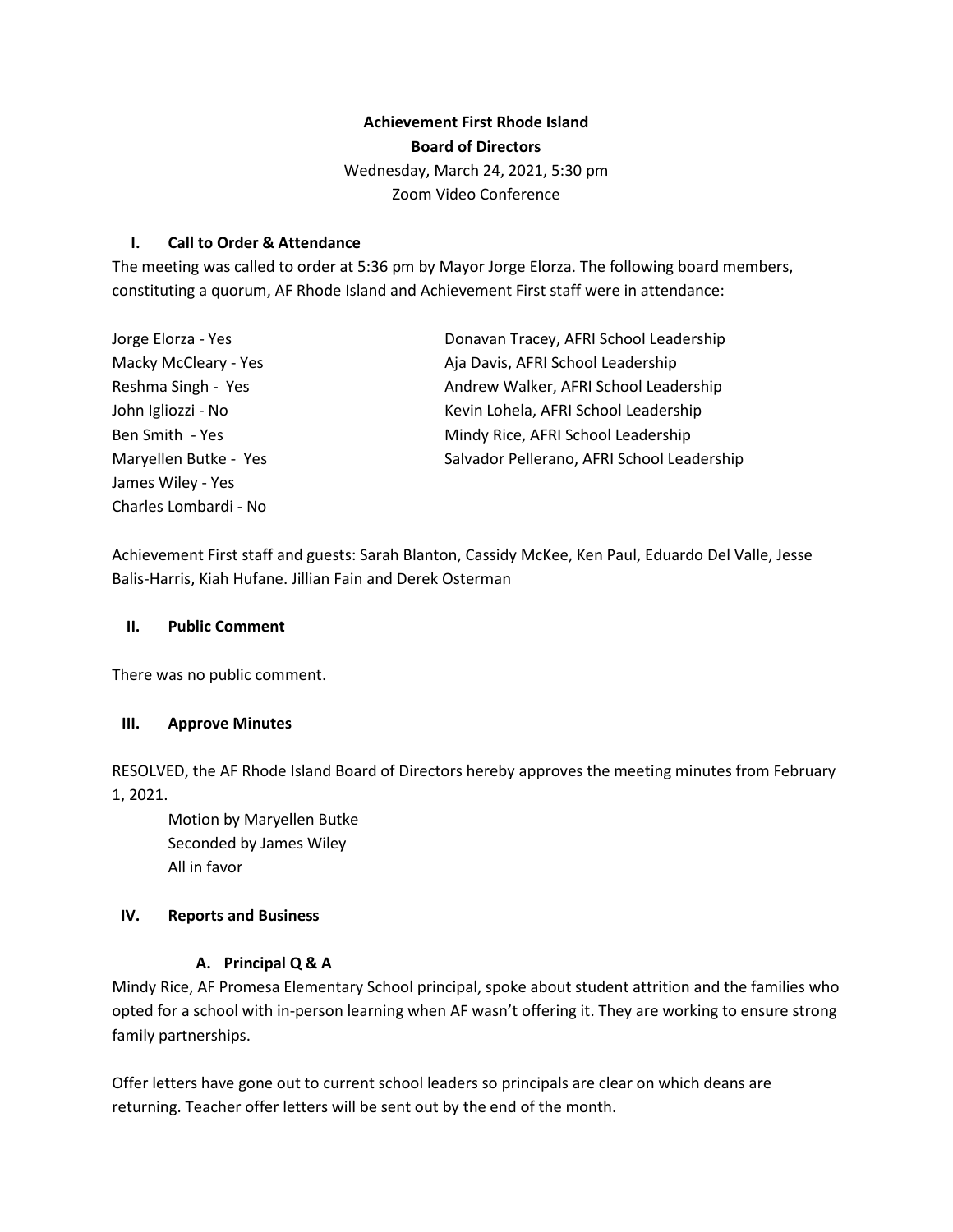There will be summer learning opportunities for students at no cost.

Sal Pellerano, Regional Director of Operations, addressed questions about vaccinations and the confidence that a significant percentage of staff are either already vaccinated or are scheduled.

# **B. Proposed Executive Session – Personnel discussion regarding principal renewal offers for 2021-22 school year**

The board entered executive session at 5:52 pm to have a personnel discussion regarding principal renewal offers for the 2021-22 school year and also real estate updates related to the high school and AF Iluminar and invited Sarah Blanton, Ken Paul, Kiah Hufane, Jesse Balis-Harris, Eduardo del Valle, Cassidy McKee, Faisal Jawaid, Derek Osterman, Salvador Pellerano to join.

Motion by Ben Smith Second by Reshma Singh All in favor

The board exited executive session at 6:30 pm.

RESOLVED, the AF Rhode Island Board of Directors has discussed the performance of the AF Rhode Island Principals intending to return for the 2021-22 school year and the compensation package as proposed by Achievement First, and hereby approves the renewal of the following principals, with a final compensation package to be incorporated in the FY22 Budget to be reviewed and approved in May 2021:

- Mindy Rice, Principal, AF Promesa Elementary School
- Donavan Tracey, Principal, AF Providence Middle School

- Andrew Walker, Principal, AF Iluminar Middle School

Motion by Maryellen Butke Seconded by James Wiley All in favor

# **C. Treasurer Report**

Ben Smith gave the financial report noting that all schools are on budget. The balance sheet is strong. The board discussed federal funding that is available to AFRI. The PPP loan forgiveness application was submitted. AF has responded, with a letter, to the pending legislation related to offsetting the PPP funding with a reduction of per-pupil funding.

RESOLVED, the AF Rhode Island Board of Directors hereby approves the financial report as presented.

Motion by Ben Smith Seconded by Maryellen Butke All in favor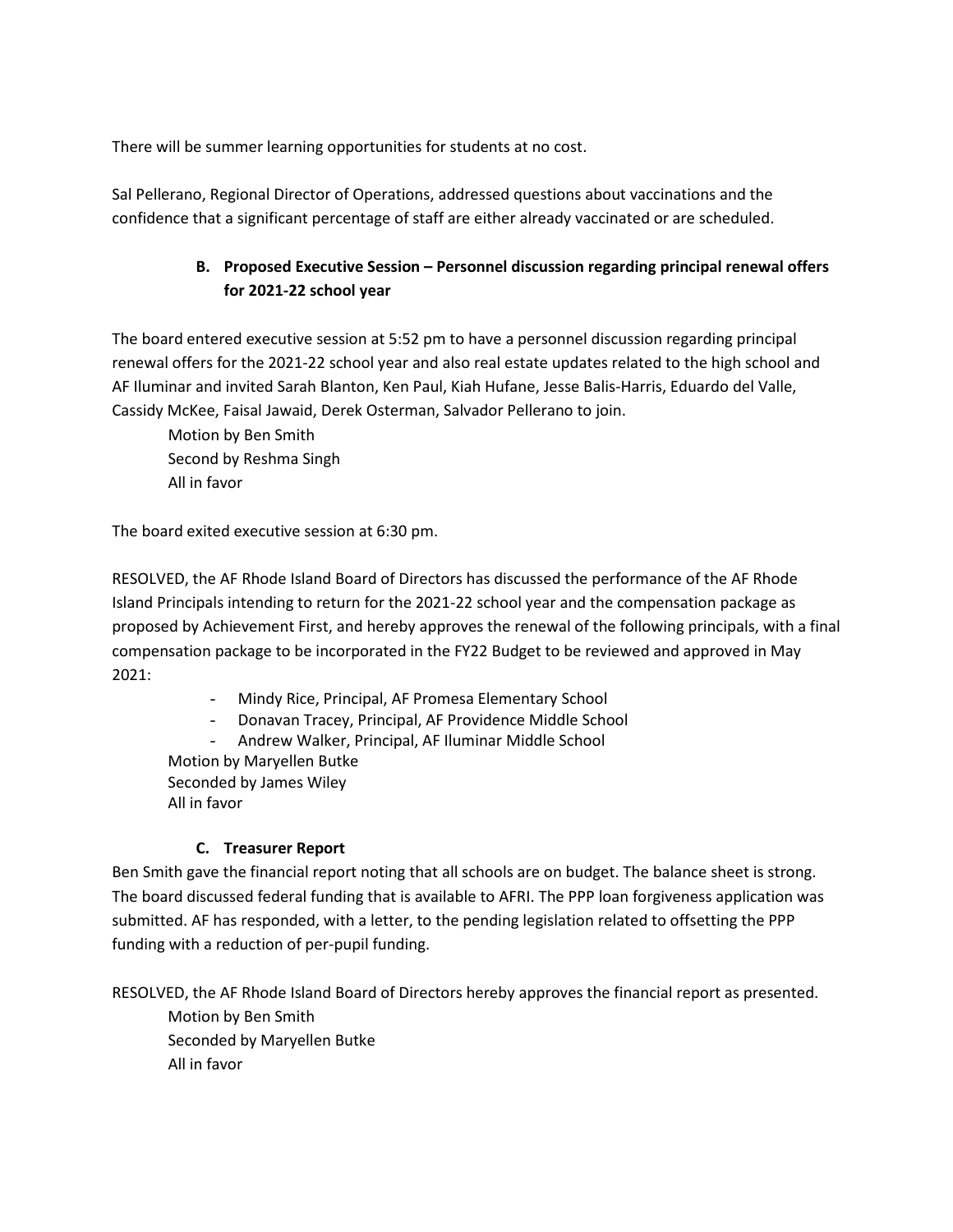# **V. Adjourn**

Prior to adjourning, Mayor Elorza opened the floor to a discussion about the moratorium and shared his concerns. Elizabeth Winangun has moved on from AF and is now working on the Governor's team and Cassidy McKee shared how AF hopes to engage on these issues. Jillian Fain is available from the Mayor's team to support the cause. Jillian shared some strategies moving forward to maximize impact.

The meeting was adjourned at 6:54 pm by Mayor Elorza.

Motion by Maryellen Butke Seconded by James Wiley All in favor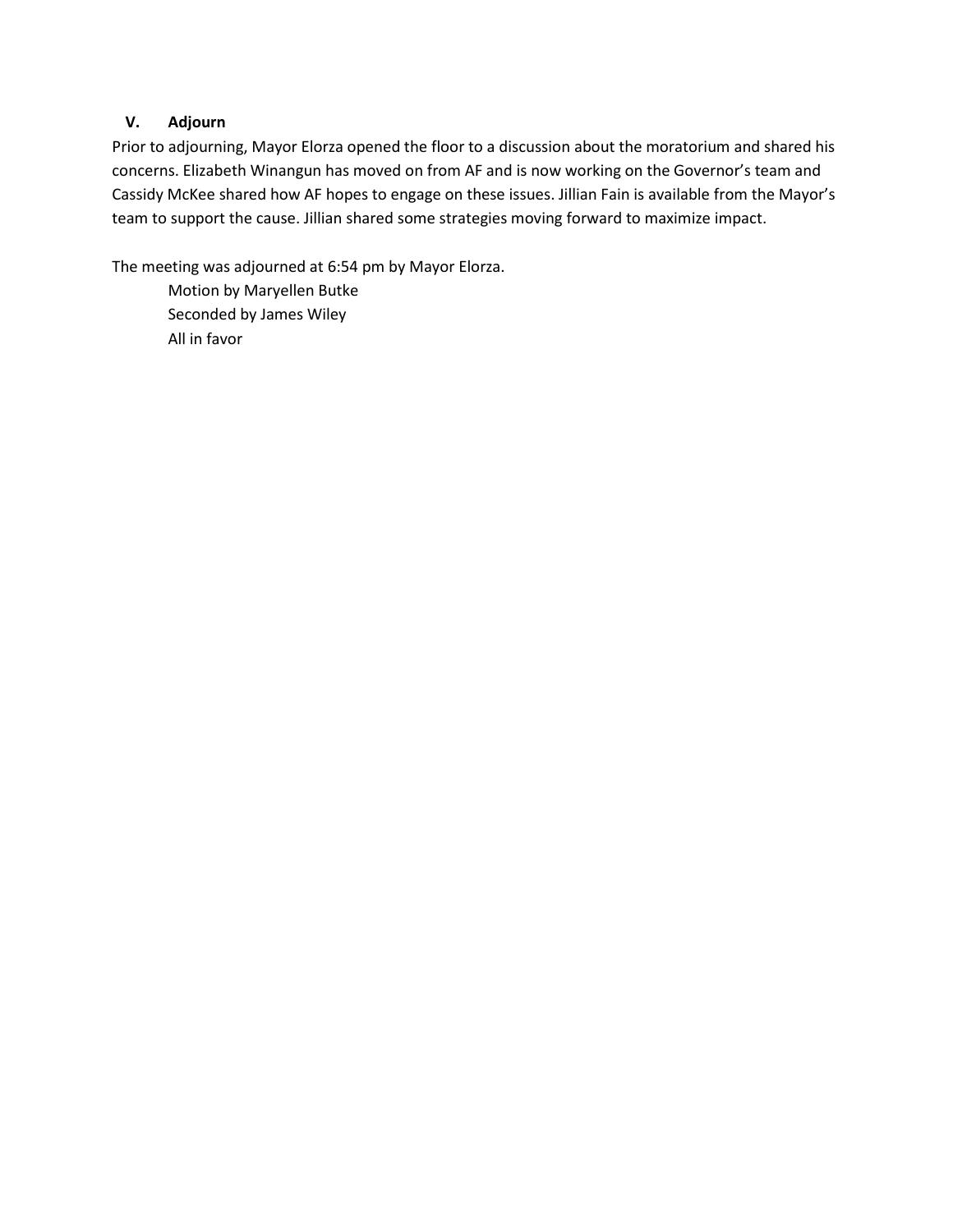

# **AF Rhode Island Board of Directors**

Zoom Meeting May 17, 2021 5:30 pm

- I. Call to Order
- II. Public Comment
- III. Approve Minutes
- IV. Elect New Director
- V. Reports and Business
	- a. Principal Reports
		- i. Proposed Executive Session: Personnel discussion regarding the hiring of an interim principal
		- ii. Approve interim principal at AF Promesa
	- b. Facilities Discussion and Possible Action
		- i. Proposed Executive Session: Real Estate Updates on HS space
		- ii. Financing and Capital Planning
	- c. Treasurer Report
		- i. Approve Financial Report
		- ii. Approve FY22 Budget
		- iii. Re-appoint CohnReznick
	- d. Board Chair Report
		- i. Re-elect Directors
		- ii. Transportation Vendor
- VI. Adjourn



www.achievementfirst.org

495 Blake Street New Haven, CT 06515 335 Adams Street, Suite 700 Brooklyn, NY 11201

370 Hartford Avenue Providence, RI 02909 401 347 1106 ext. 30610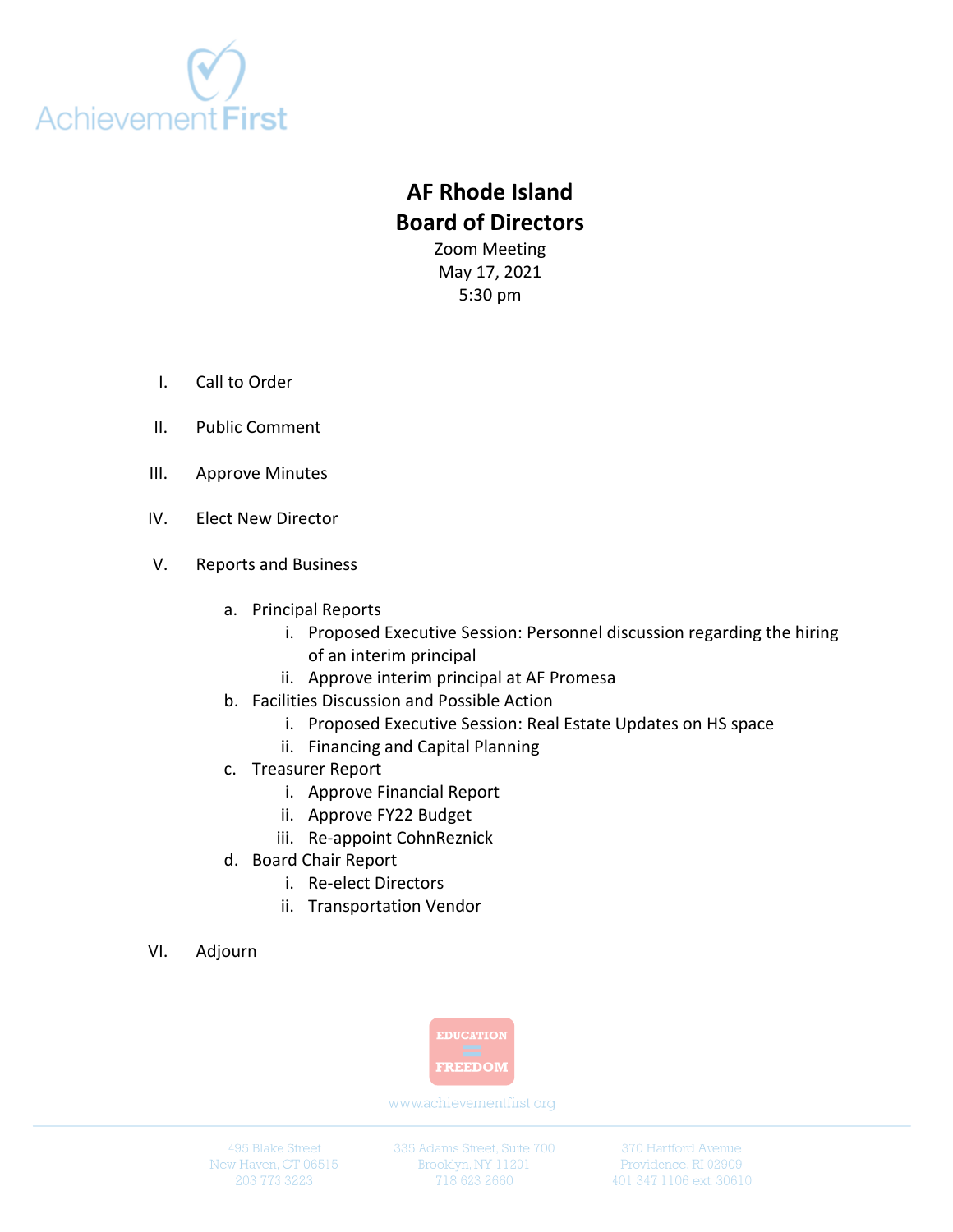# **Achievement First Rhode Island Board of Directors**

Monday, May 17, 2021, 5:30

pm Zoom Video Conference

## **I. Call to Order & Attendance**

The meeting was called to order at 5:37 pm by Mayor Jorge Elorza. The following board members, constituting a quorum, AF Rhode Island and Achievement First staff were in attendance:

| Jorge Elorza - Yes    | Donavan Tracey, AFRI School Leadership     |
|-----------------------|--------------------------------------------|
| Macky McCleary - No   | Aja Davis, AFRI School Leadership          |
| Reshma Singh - Yes    | Andrew Walker, AFRI School Leadership      |
| John Igliozzi - No    | Kevin Lohela, AFRI School Leadership       |
| Ben Smith - Yes       | Mindy Rice, AFRI School Leadership         |
| Maryellen Butke - Yes | Salvador Pellerano, AFRI School Leadership |
| James Wiley - Yes     | Jennifer Andrade, AFRI School Leadership   |
| Charles Lombardi - No |                                            |

Achievement First staff and guests: Sarah Blanton, Cassidy McKee, Eduardo Del Valle, Jesse Balis-Harris, Kiah Hufane. Jillian Fain and Derek Osterman

# **II. Public Comment**

There was no public comment.

# **III. Approve Minutes**

RESOLVED, the AF Rhode Island Board of Directors hereby approves the meeting minutes from March 24, 2021.

Motion by Maryellen Butke Seconded by James Wiley All in favor

## **IV. Elect New Director**

RESOLVED, the AF Rhode Island Board of Directors elects Ms. Susan Curtis to serve as a Parent Representative with a one year term ending June 30, 2021, and does, pursuant to the bylaws of AF Rhode Island, effective May 17, 2021, set the number of members of the Board of Directors at nine (9).

Motion by Maryellen Butke Seconded by James Wiley All in favor

## **V. Reports and Business**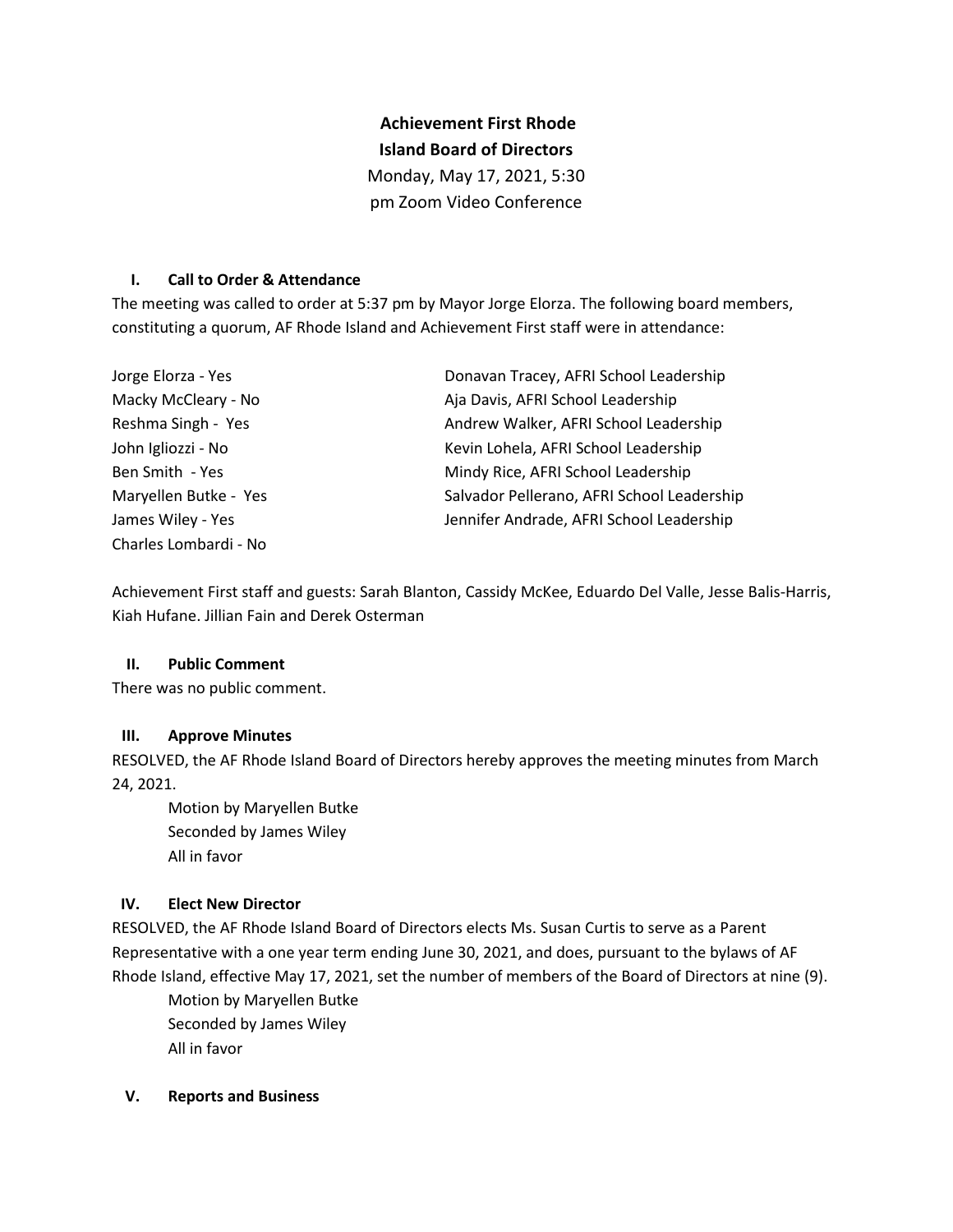## **A. Principal Reports**

Mayor Elorza requested that the principals to share something they are particularly excited about. Mr. Donavan Tracey shared that the process of administering state testing to all four grades to students in person has been smooth and successful. He attributed the success to abundant planning and working with his leadership team, along with other AFRI principals.

Ms. Mindy Rice is proud of her staff for this founding year. She expressed excitement about opportunities for her students to work collaboratively and with partners, post-pandemic, and have the students interact and experience the curriculum in new ways. They will work next year to serve students social-emotional needs in a trauma informed way.

Ms. Aja Davis shared her excitement about the new principals who will be leading schools next year

Mayor Elorza noted the common thread around collaboration and the strong sense of teamwork.

## **i. Proposed Executive Session – Personnel discussion regarding the hiring of an interim principal**

The board entered executive session at 5:55 pm to have a personnel discussion regarding the hiring of an interim principal and invited Sarah Blanton, Mindy Rice, Jennifer Andrade, Jillian Fain and Jesse Balis-Harris to join.

Motion by James Wiley Second by Reshma Singh All in favor

The board exited executive session at 6:01 pm.

Motion by Ben Smith Seconded by Susan Curtis All in favor

RESOLVED, the AF Rhode Island Board of Directors hereby approves Ms. Jennifer Andrade to serve as the Interim Principal of AF Promesa Elementary School for the duration of Ms. Mindy Rice's maternity leave.

Motion by Maryellen Butke Seconded by Ben Smith All in favor

# **B. Facilities Discussion**

The board entered executive session at 6:05 pm to discuss real estate updates on the high school space and invited Sarah Blanton, Jillian Fain and Eduardo del Valle, Cassidy McKee, Jennifer Curtin, Aja Davis, Derek Osterman and Salvador Pellerano to join.

Motion by Ben Smith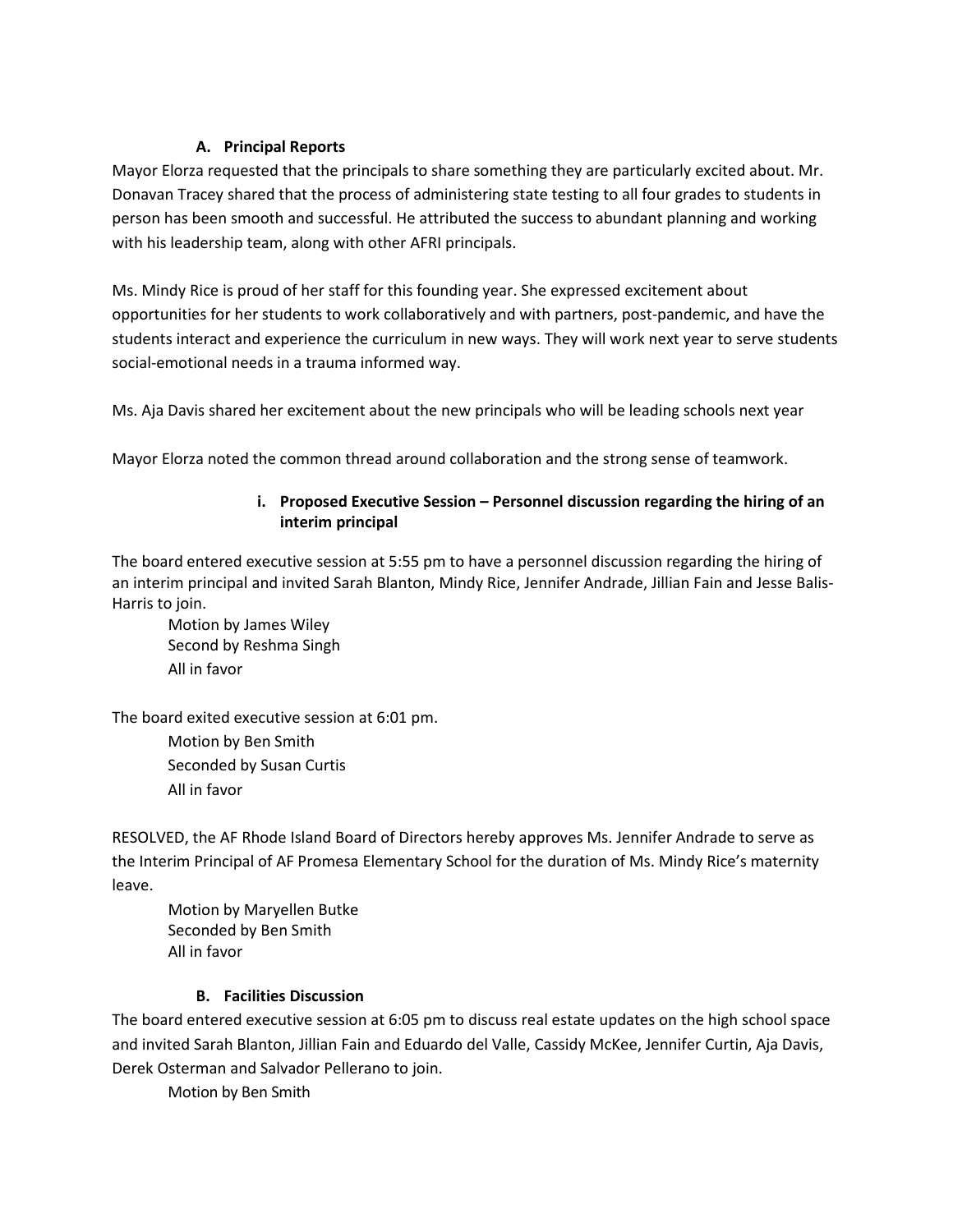Seconded by Maryellen Butke All in favor

The board exited executive session at 6:35 pm. Motion by Maryellen Butke Seconded by Ben Smith All in favor

Following discussions held during executive session, the board approved the following resolutions.

**BE IT RESOLVED**, that AFRI be, and hereby is, authorized and directed to purchase that certain real property and the improvements thereon commonly known as One Jakes Way, Providence, Rhode Island (the "Property") from One Jakes Way, LLC, a Rhode Island limited liability company ("Seller") for a sum not to exceed Ten Million Five Hundred Thousand Dollars (\$10,500,000.00), subject to completion of due diligence to the reasonable satisfaction of the Board;

**BE IT FURTHER RESOLVED**, that AFRI be, and hereby is, authorized and directed, to execute and deliver that certain Purchase Agreement by and between AFRI and Seller, substantially in the form previously delivered to the Board, with such changes thereto as deemed necessary or advisable by any officer of the Board (each an "Authorized Person") (such necessity advisability to be conclusively evidenced by the execution thereof);

**BE IT FURTHER RESOLVED**, that each Authorized Person, be, and hereby is, jointly or severally, authorized and directed, at any time and from time to time, to do all such things and acts and to execute and deliver all such applications, documents and instruments in writing and to expend such fees for and on behalf of AFRI as may be necessary or advisable in order to give effect to and, generally, carry out the intent of these resolutions including, without limitation, to execute and deliver any instruments and documents required in connection with the foregoing, in the name and on behalf of AFRI, on such terms and conditions and in such form deemed necessary or desirable and approved by such Authorized Person with such changes, modifications and amendments thereto as such Authorized Person may in such person's discretion approve, which approval shall be conclusively evidenced by the execution and delivery of such applications, documents and instruments in writing; and

**BE IT FURTHER RESOLVED**, that all actions previously taken by any Authorized Person in furtherance of the foregoing resolutions are hereby ratified and confirmed.

Motion by James Wiley Seconded by Ben Smith All in favor

**VOTED:** That this Board hereby approves the Institution financing property acquisition and various capital renovations and improvements to the Institution's facilities and equipment (collectively, the "Project") through the issuance of revenue bonds by Rhode Island Health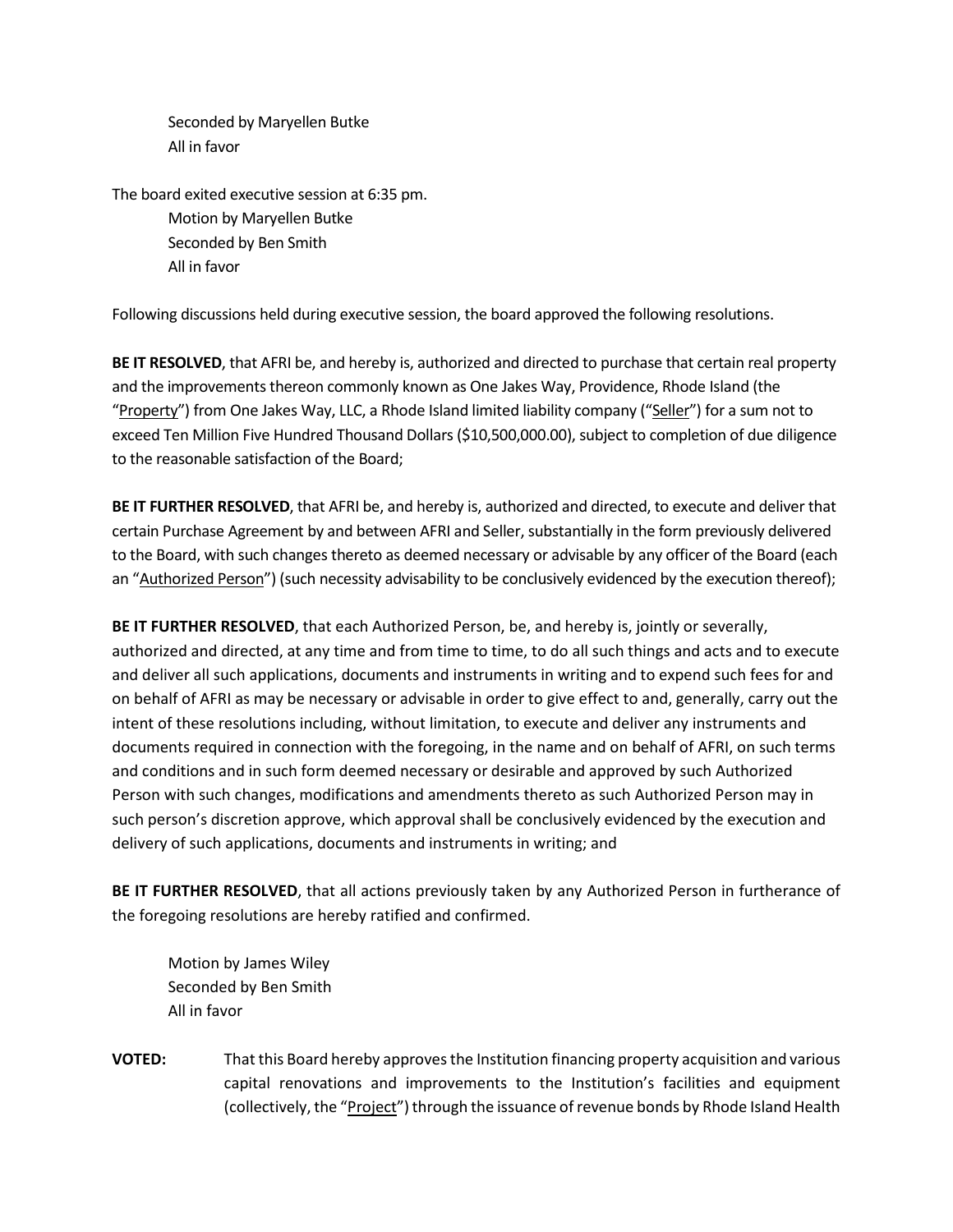and Educational Building Corporation on behalf of the Institution in an aggregate principal amount not to exceed \$60,000,000 (the "Bonds").

- **VOTED:** That this Board approves the Institution making expenditures with respect to the Project prior to the issuance of the Bonds, in an amount of up to \$3,000,000 and reimbursing itself for such expenditures from the proceeds of the Bonds.
- **VOTED:** That the Institution intends to reimburse itself with the proceeds of the Bonds for expenditures made within the period beginning 60 days prior hereto and on or after the date hereof with respect to the Project, and this shall constitute a declaration of official intent under Treasury Regulation Section 1.150-2.

**VOTED:**That the foregoing resolutions shall take effect immediately.

Motion by Ben Smith Seconded by Reshma Singh All in favor

WHEREAS, the Achievement First Rhode Island Board of Directors has previously approved spending on the due diligence portion of the AF Rhode Island High School expansion project, as presented, for a cost not to exceed \$130,000,

WHEREAS, the Achievement First Rhode Island Board of Directors has previously approved the use of board designated reserves up to, but not to exceed, \$1.8M for the purposes of completing Phase II Renovation Project at 85 Garfield Avenue to accommodate the growth of AF Iluminar Middle School (Garfield Phase II),

WHEREAS, the Achievement First Rhode Island Board of Directors has previously approved the use of board designated reserves up to, but not to exceed \$200k, for the renovation of the incubation space for AFRI High School, covering any contingency related expenses,

WHEREAS, the Achievement First Rhode Island Board of Directors has previously approved the use of board designated reserves up to \$600K for the purposes of the preparation of RI department of Education Necessity of School Construction Stage II – Developing a Solution deliverables by September 15, 2021,

BE IT RESOLVED the AF Rhode Island Board of Directors approves allocating \$2.73M of cash assets to a board designated reserves to be used in FY21 for the projects as presented.

> Motion by Maryellen Butke Seconded by Ben Smith All in favor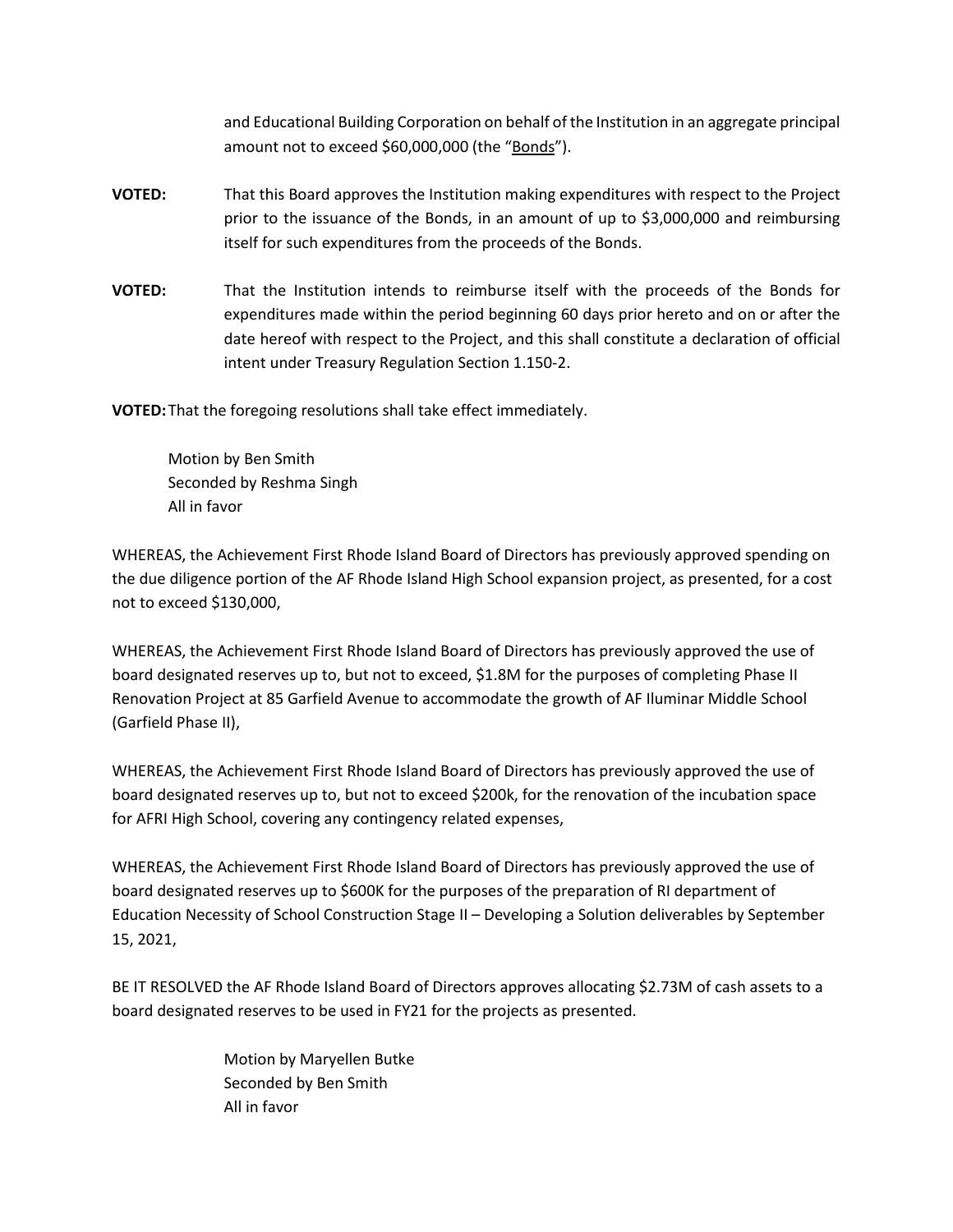WHEREAS, Achievement First, Rhode Island. ("AFRI") has received preliminary approval for its Stage I Application to the Necessity of School Construction Program (NSC) with the Rhode Island Department of Education (RIDE), and

WHEREAS, AFRI seeks to continue work with the necessary vendors related to completion of Stage II submission, including architectural and engineering firms creating schematic design documents which form the basis for establishing budget and project descriptions,

WHEREAS, AFRI seeks to proceed to developing construction documents towards the on time initiation of construction activities related to the projects covered in the Necessity of School Construction application,

WHEREAS, the AF Rhode Island Board of Directors has previously approved expenditures up to, but not to exceed \$600k for the purposes of the preparation of Stage II deliverables,

BE IT RESOLVED the AF Rhode Island Board of Directors approves the remaining activities related to Stage II submission and additionally activities related to the preparation of documents for construction, for a total cost not to exceed \$2.4M.

BE IT FURTHER RESOLVED, AF Rhode Island Board of Directors allocates an additional 1.8M of cash assets to a board designated reserve to be used in FY22 for the aforementioned projects,

BE IT FURTHER RESOLVED, Achievement First and its designee are, jointly and severally, authorized and directed, in the name of AFRI Board of Trustees, to submit such documents needed to effectuate the foregoing resolution

> Motion by Ben Smith Seconded by Maryellen Butke All in favor

# **C. Treasurer Report**

Ben Smith gave the treasurer report. Following a discussion of the current year financials, the board discussed the proposed budget for FY22 which is built off the core AF model, projecting a higher level of normalcy that the schools experienced this past year. Nonetheless, there are still accommodations for the pandemic. The board discussed federal stimulus money (ESSER) which is allocated based on federal guidelines to build upon the core operating budget.

A revised budget will be presented to the board when there is more information about ESSER.

RESOLVED, the AF Rhode Island Board of Directors hereby approves the financial report as presented. Motion by James Wiley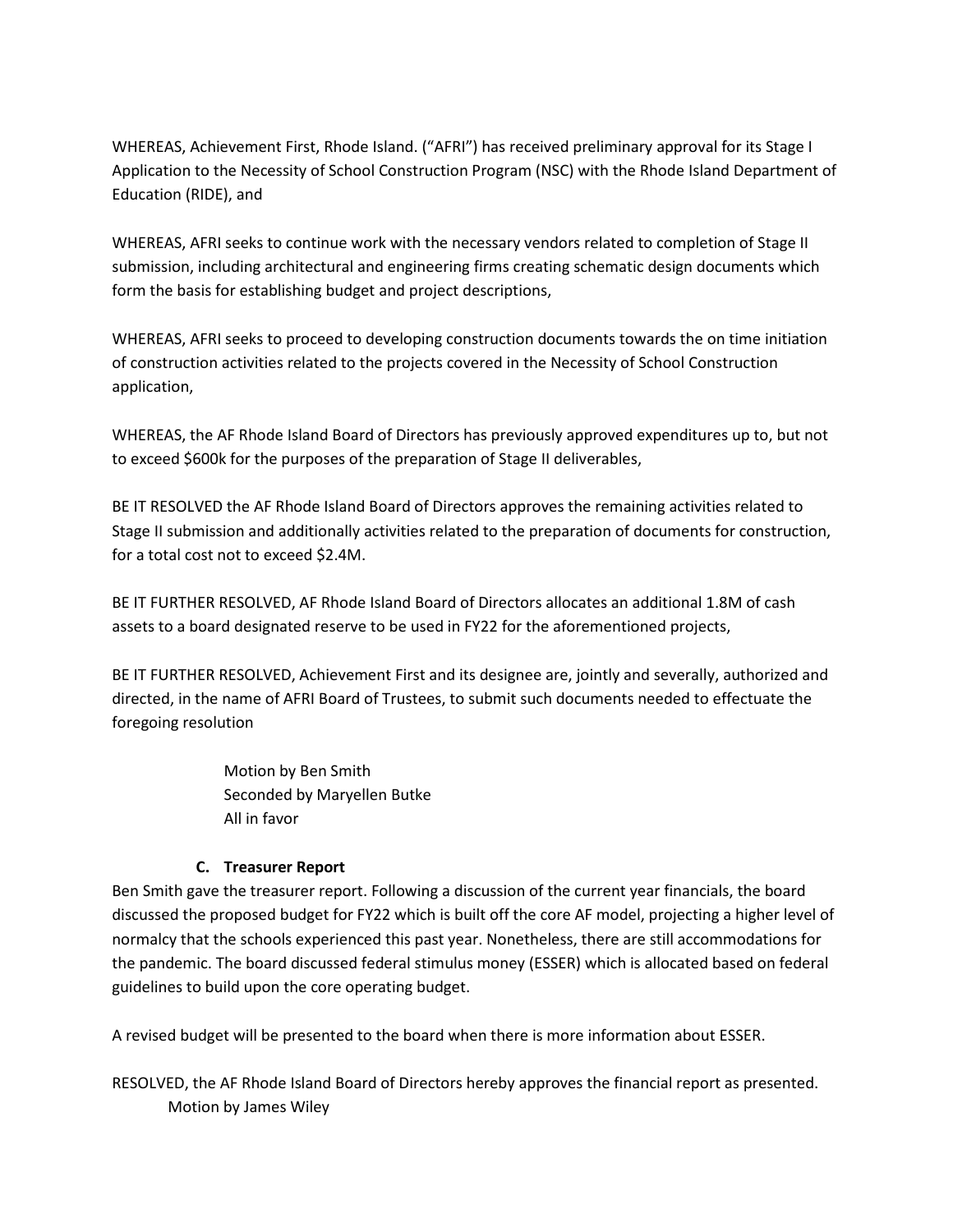Seconded by Reshma Singh All in favor

RESOLVED, the AF Rhode Island Board of Directors hereby approves the financial budget as recommended by the Finance Committee and prepared by Achievement First for the 2021-22 fiscal year.

Motion by James Wiley Seconded by Reshma Singh All in favor

RESOLVED, the AF Rhode Island Board of Directors hereby ratifies the re-appointment of CohnReznick to perform the financial audit of the 2020-21 fiscal year.

Motion by James Wiley Seconded by Reshma Singh All in favor

# **D. Board Chair Report**

Mayor Elorza reviewed the opportunity for reelection of all board members.

RESOLVED, the AF Rhode Island Board of Directors hereby ratifies the re-election of the following directors with a one year term ending June 30, 2022.

- Mayor Jorge Elorza
- Ben Smith
- Reshma Singh
- Maryellen Butke
- James Wiley
- Macky McCleary
- Mayor Charles Lombardi
- John Igliozzi
- Susan Curtis

Motion by Ben Smith Seconded by Maryellen Butke All in favor

Sal Pellerano gave a brief update on the RFP process for a new bus vendor and the projecting timeline.

Ms. Xanthe Jory, AF's new Chief Operating Officer, joined the meeting to introduce herself and share her background and areas of work.

# **VI. Adjourn**

The meeting was adjourned at 7:18 pm by Mayor Elorza.

Motion by Seconded by Mayor Elorza All in favor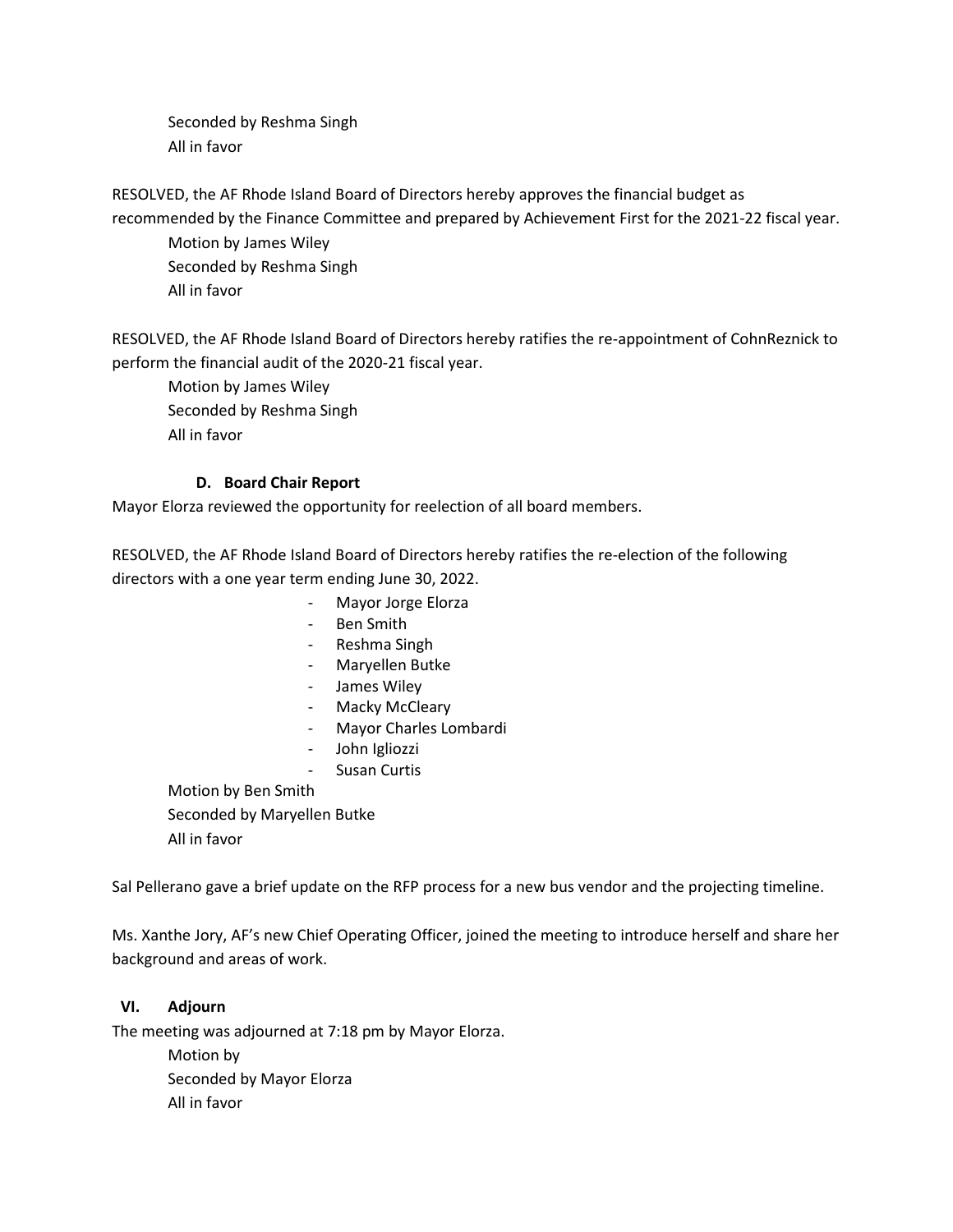

# **Achievement First Rhode Island Board of Directors**

Zoom Video Conference Friday, June 25, 2021 7:30 am

- I. Call to Order
- II. Public Comment
- III. Approve Minutes
- IV. Discussion and possible action related to the sublease terms for AF Providence High School incubation space.
	- a. Proposed Executive Session real estate discussion regarding sublease terms for AF Providence High School incubation space
- V. Discussion and possible action related to the AFRI transportation vendor.
- VI. Adjourn



achievementfirst.org

370 James St., Suite 404 New Haven, CT 06515 203 773 3223

335 Adams Street, Suite 700 Brooklyn, NY 11201 718 623 2660

370 Hartford Avenue Providence, RI 02909 401 347 1106 ext. 30610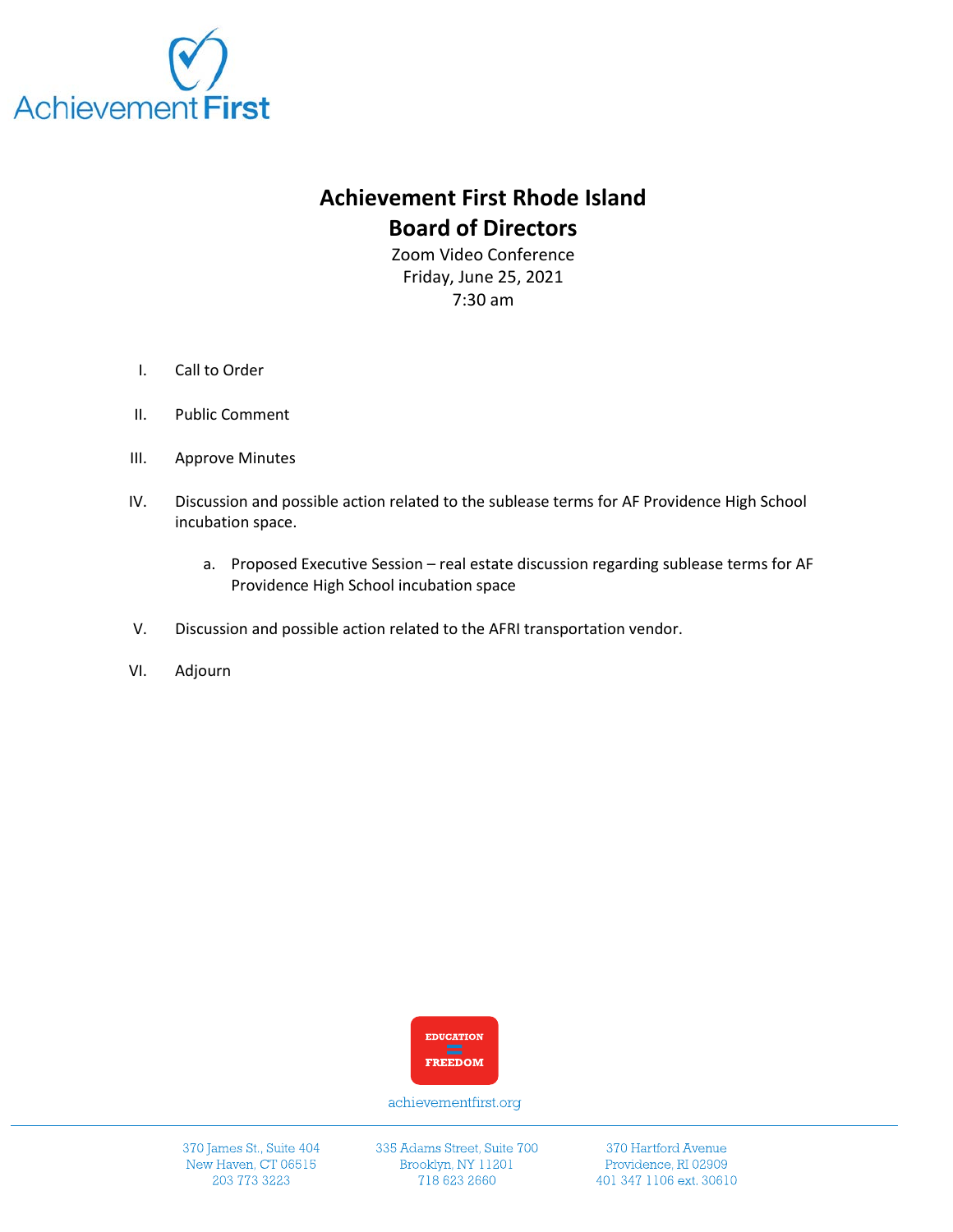- Draft Minutes - **Achievement First Rhode Island Board of Directors Retreat** June 25, 2021, 7:30 am Zoom Video Conference

## **I. Call to Order and Attendance**

The meeting was unofficially to order at 7:36 am by Ben Smith. The following board members, constituting a quorum, and Achievement First staff were in attendance:

| Mayor Jorge Elorza - No | James Wiley - Yes                      |
|-------------------------|----------------------------------------|
| Macky McCleary - No     | Mayor Charles Lombardi - No            |
| Reshma Singh - Yes      | Ketki Harale, AF Network Support       |
| John Igliozzi - No      | Cassidy McKee, AF Network Support      |
| Susan Curtis - Yes      | Salvador Pellerano, AF Network Support |
| Ben Smith - Yes         | Tsehaia Brown, AF Network Support      |
| Maryellen Butke - Yes   | Sarah Blanton, AF Network Support      |

Public: Jillian Fain

#### **II. Public Comment**

There was no public comment.

#### **III. Approve Minutes**

RESOLVED, the AF Rhode Island Board of Directors hereby approves the meeting minutes from May 17, 2021.

> Motion by James Wiley Second by Reshma Singh All in favor

# **IV. Discussion and possible action related to the sublease terms for AF Providence High School incubation space.**

The board entered executive session to discuss the sublease terms for the AF Providence High School incubation space at 7:38 am. Motion by Maryellen Butke. Seconded by Reshma Singh. All in favor. Tsehaia Brown, Cassidy McKee, Ketki Harale, Salvador Pellerano, Sarah Blanton and Jillian Fain were invited to join the board in executive session.

The board exited executive session at 7:45 am. Motion by Maryellen Butke. Seconded by Reshma Singh. All in favor.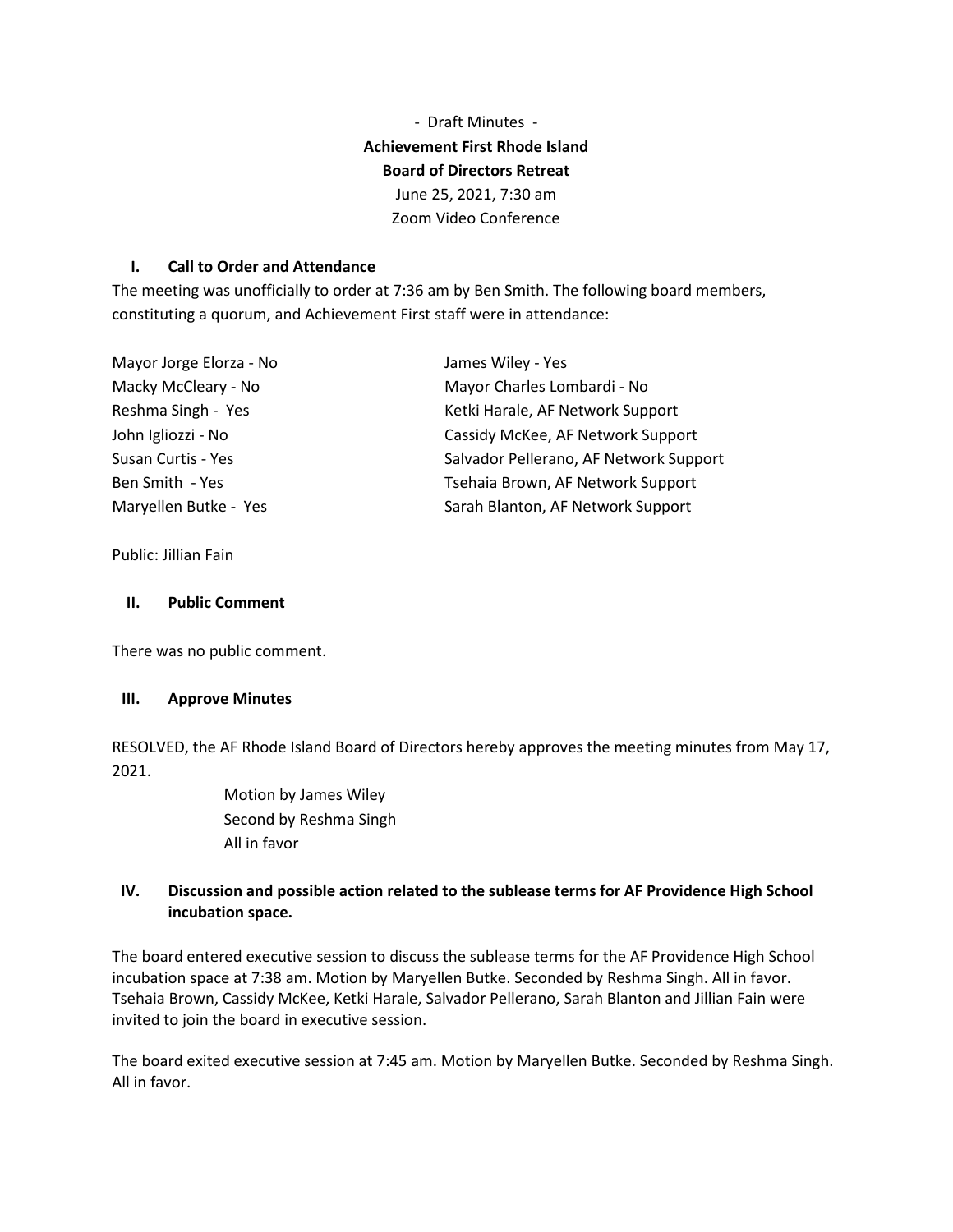**BE IT RESOLVED**, that AFRI be, and hereby is, authorized and directed to sublease a certain school building and surrounding areas located at 305 Laurel Hill Avenue, Providence, Rhode Island 02909 (AP 109, Lot 369) Providence, Rhode Island, from Hope Development Corporation, a Rhode Island non-profit corporation (the "Sublandlord"), as more particularly described in that certain Sublease Agreement by and between AFRI and Sublandlord previously delivered to the Board for review;

**BE IT FURTHER RESOLVED**, that AFRI be, and hereby is, authorized and directed, to execute and deliver the Sublease Agreement substantially in the form previously delivered to the Board, with such changes thereto as deemed necessary or advisable by any officer of the Board (each an "Authorized Person") (such necessity advisability to be conclusively evidenced by the execution thereof);

**BE IT FURTHER RESOLVED**, that each Authorized Person, be, and hereby is, jointly or severally, authorized and directed, at any time and from time to time, to do all such things and acts and to execute and deliver all such applications, documents and instruments in writing and to expend such fees for and on behalf of AFRI as may be necessary or advisable in order to give effect to and, generally, carry out the intent of these resolutions including, without limitation, to execute and deliver any instruments and documents required in connection with the foregoing, in the name and on behalf of AFRI, on such terms and conditions and in such form deemed necessary or desirable and approved by such Authorized Person with such changes, modifications and amendments thereto as such Authorized Person may in such person's discretion approve, which approval shall be conclusively evidenced by the execution and delivery of such applications, documents and instruments in writing; and

**BE IT FURTHER RESOLVED**, that all actions previously taken by any Authorized Person in furtherance of the foregoing resolutions are hereby ratified and confirmed.

Motion by Maryellen Butke Seconded by Susan Curtis All in favor

# **V. Discussion and possible action related to the AFRI transportation vendor**

Sal Pellerano updated the board on the status of the RFP process for a new transportation vendor. The board discussed the importance of having a plan to get students to school but did name that they will need to pay attention to the impact on the budget.

WHEREAS, Achievement First Inc. ("AF"), on behalf of the Achievement First Rhode Island Inc. Board of Directors, issued an RFP for proposals for a new school bus transportation vendor for the AF Rhode Island schools and has reviewed submissions,

RESOLVED, the Achievement First Rhode Island Board of Directors has reviewed the submitted proposal responses, as presented, and hereby approves the Ocean State Transit proposal as the winning bid based on the criteria outlined in the RFP,